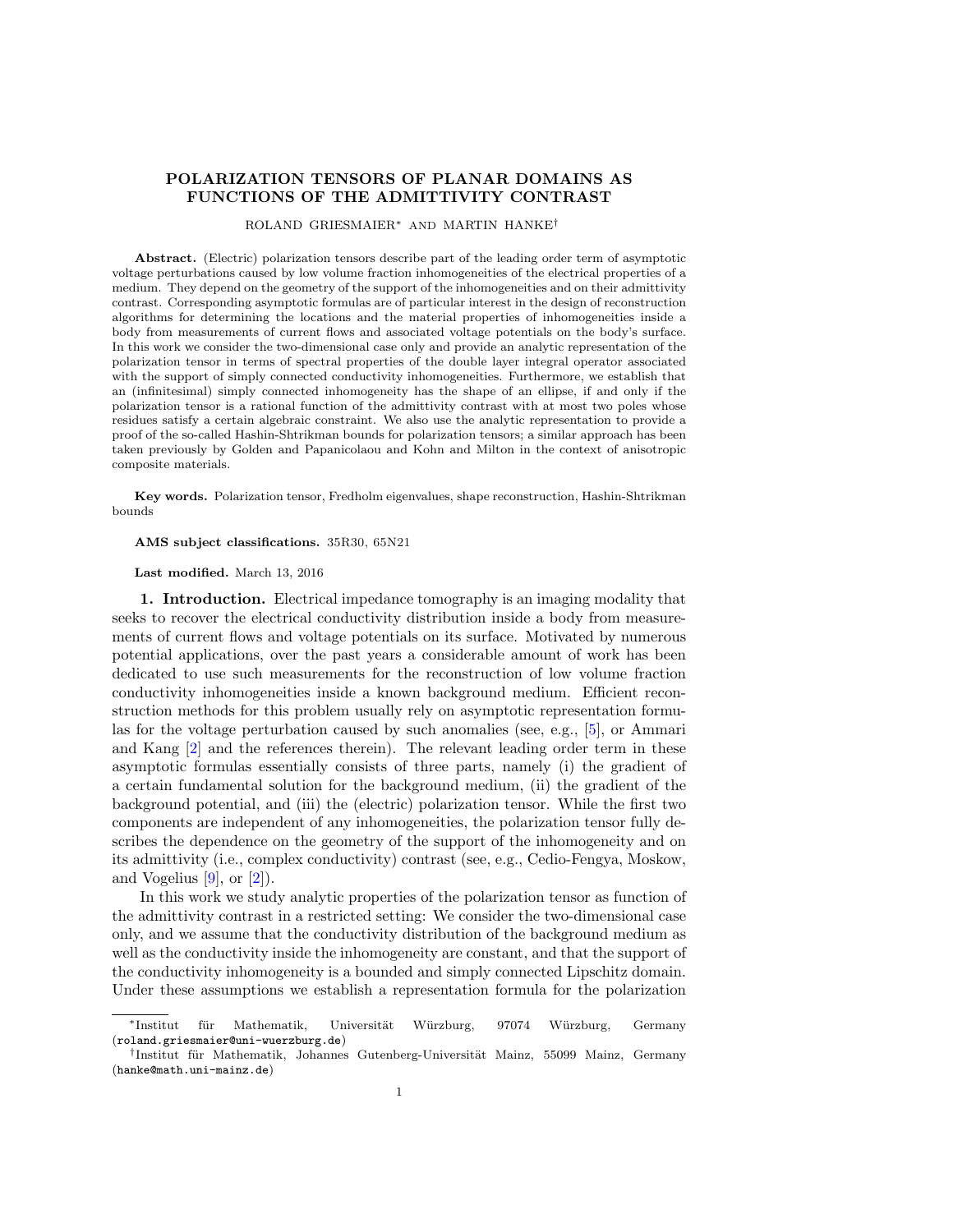tensor as function of the admittivity contrast in terms of the spectral decomposition of the double layer integral operator associated with the support of the conductivity inhomogeneity.

This analytic representation of the polarization tensor proves to be a useful tool to analyze certain aspects of the impedance imaging problem with low volume fraction conductivity inhomogeneities. For instance we utilize it in the second part of this work to provide a short and elementary proof of the so-called Hashin-Shtrikman bounds [\[13\]](#page-18-3) for the trace of polarization tensors and their inverses in terms of the volume of the support of the associated conductivity inhomogeneity, including a discussion of the sharpness of these inequalities, similar to a line of arguments worked out by Golden and Papanicolaou [\[11\]](#page-18-4) and Kohn and Milton [\[19\]](#page-18-5) in the framework of anisotropic composites (see also Belyaev and Kozlov [\[3\]](#page-18-6), Lipton [\[22\]](#page-18-7), or Capdeboscq and Vogelius [\[8\]](#page-18-8)). These bounds can, e.g., be used to obtain volume estimates for unkown conductivity inhomogeneities from boundary measurements. We also elaborate on how to extract shape information about the support of an unknown simply connected conductivity inhomogeneity from knowledge of the associated polarization tensor as function of the admittivity contrast. More precisely, we show that the polarization tensor is a rational function of the admittivity contrast with at most two poles and a certain constraint on its residues, if and only if the support of the conductivity inhomogeneity is an ellipse.

We note that data for the polarization tensor corresponding to several admittivity contrasts can, e.g., be acquired using multi-frequency electrical impedance tomography measurements as described in our companion paper [\[12\]](#page-18-9). There the analytic representation formula for the polarization tensor to be established below is employed to provide a comprehensive theoretical justification of so-called multi-frequency MUSICtype methods for electrical impedance tomography.

This paper is organized as follows. In the next section we review some facts concerning the mapping properties of layer potential operators associated with the Laplace operator for planar Lipschitz domains. In particular we discuss spectral properties of the double layer integral operator. In Section [3](#page-5-0) we use these results to derive the representation formula for polarization tensors as a function of the admittivity contrast; a more explicit version of this formula, which holds under additional smoothness assumptions, is discussed in Section [4.](#page-10-0) Thereafter we present the two aforementioned applications of these representation formulas: in Section [5](#page-12-0) we characterize the polarization tensors corresponding to ellipses as inhomogeneities, and in Section [6](#page-15-0) we present the proof of the Hashin-Shtrikman bounds. We conclude with some final remarks.

2. Layer potential operators and their spectra. Let  $\Omega \subset \mathbb{R}^2$  be a bounded Lipschitz domain, and let  $\nu$  be the unit outward normal of  $\Omega$ , which is well-defined a.e. on  $\partial\Omega$ . In the sequel we review some classical potential theory for such domains in as much as it is needed here; as a general reference we refer to the monograph by McLean [\[24\]](#page-18-10).

Denoting the fundamental solution of the two-dimensional Laplacian by

$$
\Phi(x, y) = -\frac{1}{2\pi} \log|x - y|, \qquad x, y \in \mathbb{R}^2, \ x \neq y,
$$

the single and the double layer operators associated with  $\partial\Omega$  are defined by

$$
(S\chi)(x) = \int_{\partial\Omega} \Phi(x, y)\chi(y) \,ds_y, \qquad x \in \partial\Omega,
$$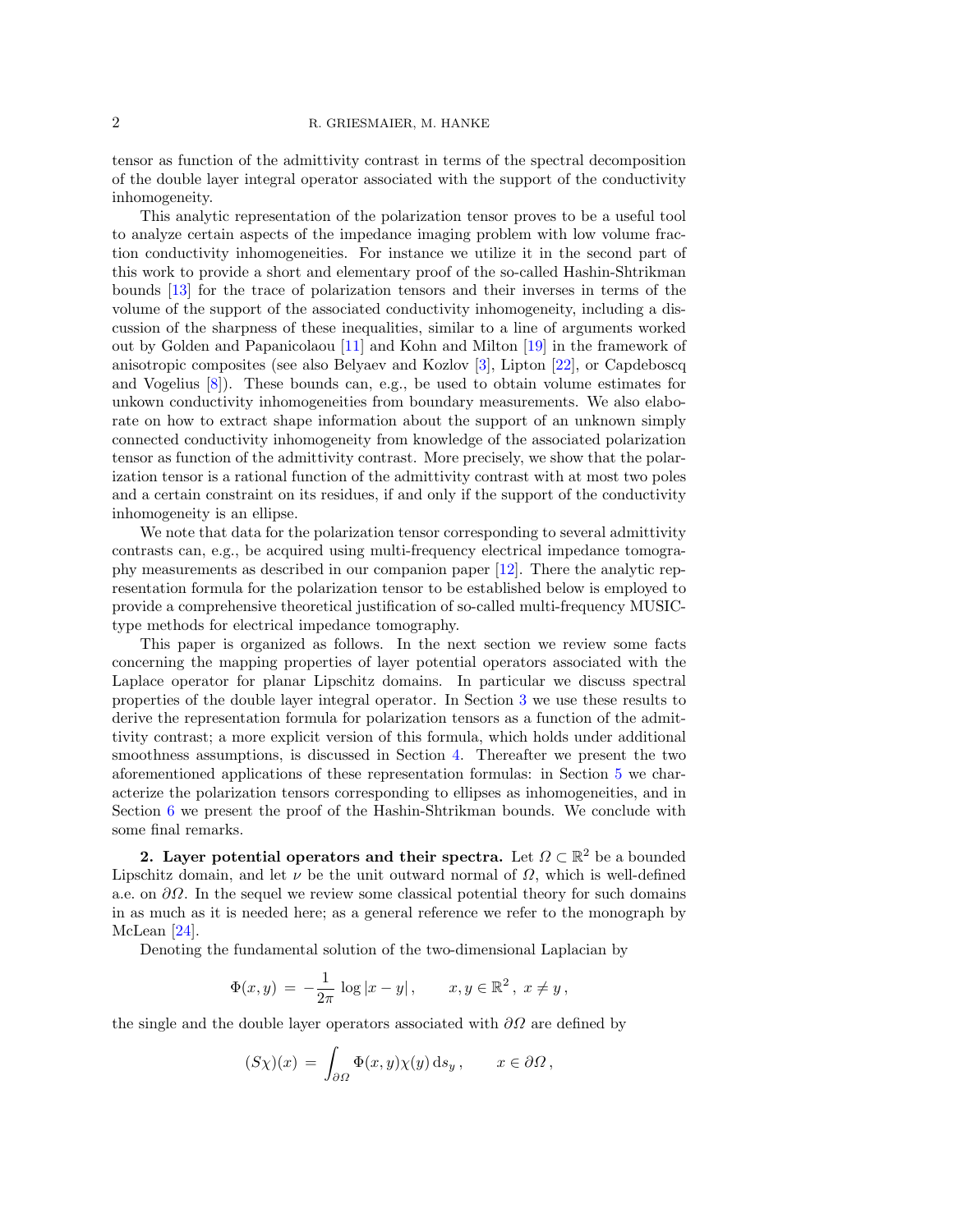and

<span id="page-2-4"></span>
$$
(K\varphi)(x) = \int_{\partial\Omega} \partial_{\nu(y)} \Phi(x, y)\varphi(y) \,ds_y, \qquad x \in \partial\Omega, \tag{2.1}
$$

respectively, where for a.e.  $x \in \partial\Omega$  the latter is to be understood in the sense of a Cauchy principal value integral, when the boundary of  $\Omega$  lacks smoothness. While the single layer operator belongs to  $\mathscr{L}(H^{-1/2}(\partial\Omega),H^{1/2}(\partial\Omega))^{\ddagger}$ , the double layer operator is a continuous operator in  $\mathscr{L}(H^{1/2}(\partial\Omega)).$ 

For  $\varphi \in H^{1/2}(\partial \Omega)$  we further introduce the double layer potential

<span id="page-2-1"></span>
$$
u(x) = \int_{\partial \Omega} \partial_{\nu(y)} \Phi(x, y) \varphi(y) \, ds_y, \qquad x \in \Omega, \tag{2.2}
$$

and the single layer potential

<span id="page-2-3"></span>
$$
v(x) = \int_{\partial \Omega} \Phi(x, y) \varphi'(y) \, ds_y, \qquad x \in \Omega, \tag{2.3}
$$

with density  $\varphi' = \partial_s \varphi$ . Here,

$$
\partial_s : H^{1/2}(\partial\Omega) \to H^{-1/2}(\partial\Omega)
$$

denotes the derivative operator with respect to arc length along  $\partial\Omega$  whose dual operator  $\partial'_s$  with respect to the usual sesqui-linear duality pairing  $\langle \cdot, \cdot \rangle$  of  $H^{\pm 1/2}(\partial \Omega)$ satisfies  $\partial_s' = -\partial_s$ . The jump relations of single and double layer potentials imply that the trace of u and the normal derivative of v on  $\partial\Omega$  satisfy

$$
u|_{\partial\Omega} = (K - \frac{1}{2}I)\varphi
$$
 and  $\partial_{\nu}v = (K' + \frac{1}{2})\varphi',$ 

where  $K' \in \mathscr{L}(H^{-1/2}(\partial \Omega))$  is the dual operator of K.

As established by Verchota  $[32, \text{ Sect. } 4]$  $[32, \text{ Sect. } 4]$  for Lipschitz domains, v is a harmonic conjugate function of u, and hence, the above jump relations in combination with the Cauchy-Riemann differential equations imply that

$$
K'\varphi' = (K' + \frac{1}{2}I)\varphi' - \frac{1}{2}\varphi' = \partial_{\nu}v - \frac{1}{2}\varphi' = -\partial_{s}u|_{\partial\Omega} - \frac{1}{2}\varphi'
$$
  
=  $-\partial_{s}(K - \frac{1}{2}I)\varphi - \frac{1}{2}\varphi' = -\partial_{s}K\varphi.$ 

Likewise we conclude that the hypersingular operator  $T \in \mathscr{L}(H^{1/2}(\partial \Omega), H^{-1/2}(\partial \Omega))$ which maps  $\varphi \in H^{1/2}(\partial \Omega)$  onto the normal derivative of the double layer potential [\(2.2\)](#page-2-1) satisfies

$$
T\varphi = \partial_{\nu}u = \partial_{s}v = \partial_{s}S\varphi'.
$$

From these observations we conclude that

<span id="page-2-2"></span>
$$
K'\partial_s = -\partial_s K \quad \text{and} \quad T = \partial_s S \partial_s , \qquad (2.4)
$$

<span id="page-2-0"></span><sup>&</sup>lt;sup>‡</sup>Throughout  $\mathscr{L}(X, Y)$  denotes the space of bounded linear operators between normed spaces X and Y, and  $\mathscr{L}(X) := \mathscr{L}(X, X)$ .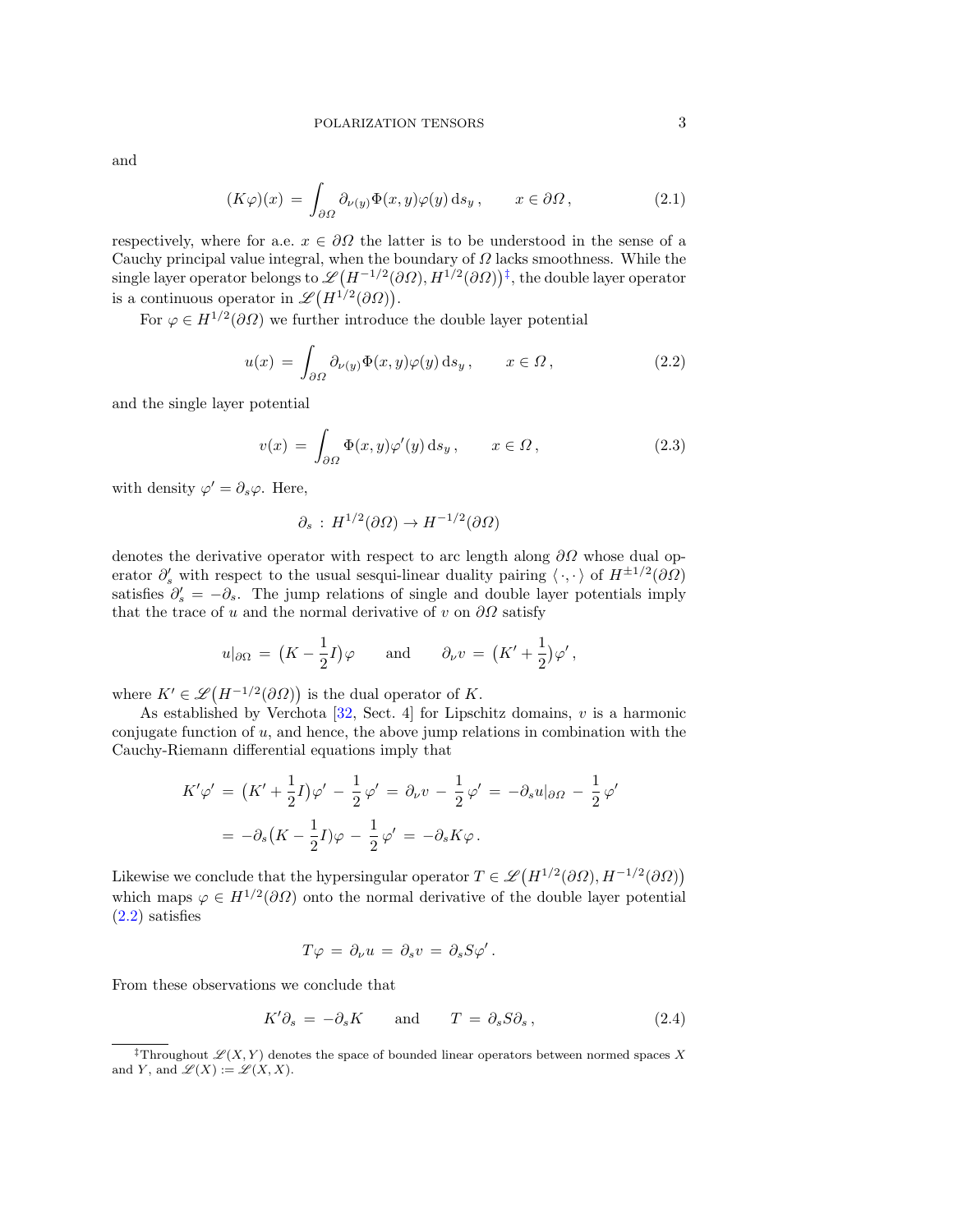which can subsequently be used to rewrite the fundamental Plemelj identities ([\[24,](#page-18-10) p. 244]) in the form

<span id="page-3-0"></span>
$$
KS = SK'
$$
 and  $(S\partial_s)^2 = K^2 - \frac{1}{4}I$ . (2.5)

Now we turn to the spectral properties of the double layer operator. For smooth domains the spectrum of K is fairly well understood since the work of Plemelj  $[26]$ . In this case the operator  $K$  is compact, so that its spectrum consists of the origin and a point spectrum, sometimes referred to as Fredholm eigenvalues of the domain  $\Omega$ . We refer to Schiffer [\[30\]](#page-19-1) or Khavinson, Putinar, and Shapiro [\[18\]](#page-18-12) for expositions of the corresponding results. These have recently been extended by Helsing and Perfekt [\[14\]](#page-18-13) to Lipschitz domains, where  $K$  will no longer be compact, in general. While the focus in [\[14\]](#page-18-13) is primarily on the three-dimensional case, we will develop the corresponding two-dimensional theory below.

At this point we make the additional assumption that  $\Omega$  be simply connected and that  $\Omega \subset \mathcal{D}$ , where  $\mathcal D$  denotes the unit disk. The first of these two assumptions implies that the trivial eigenvalue  $\lambda = -1/2$  of K has a one-dimensional eigenspace, which is spanned by the constant functions on  $\partial\Omega$ . The second assumption, which we remove below when we formulate (and prove) our main result (Theorem [3.3\)](#page-8-0), makes sure that the single layer operator S is selfadjoint and positive as operator in  $\mathscr{L}(L^2(\partial\Omega))$ (cf., e.g., Landkof [\[21\]](#page-18-14)), and is an isomorphism between  $H^{-1/2}(\partial\Omega)$  and  $H^{1/2}(\partial\Omega)$ . As such, S has a well-defined square root operator  $S^{1/2}$  that is an isomorphism in  $\mathscr{L}(H^{-1/2}(\partial\Omega), L^2(\partial\Omega))$  and in  $\mathscr{L}(L^2(\partial\Omega), H^{1/2}(\partial\Omega)).$ 

Now we introduce

<span id="page-3-1"></span>
$$
A = S^{-1/2} K S^{1/2}, \qquad (2.6)
$$

which is a selfadjoint operator in  $L^2(\partial\Omega)$  by virtue of [\(2.5\)](#page-3-0). Note that [\(2.6\)](#page-3-1) is a similarity transformation, hence  $A$  and  $K$  have the same eigenvalues and spectra, and associated eigenspaces have the same dimensions, respectively. In particular,  $\lambda = -1/2$  is an eigenvalue of A, and its eigenspace is spanned by  $S^{-1/2}1$ . On the orthogonal complement of this eigenspace the shifted operators  $A \pm \frac{1}{2}I$  are contracting (cf., e.g., Steinbach and Wendland [\[31\]](#page-19-2)). Hence we conclude that the spectrum  $\sigma(A)$ of A is contained in

<span id="page-3-3"></span>
$$
\sigma(A) \subset \{-1/2\} \cup [-a, a] \tag{2.7}
$$

for some  $0 \le a < 1/2$ . Below, we denote by E the spectral decomposition of A, i.e., the unique resolution of the identity that maps Borel sets  $\omega \subset \mathbb{R}$  to orthogonal projections  $E(\omega) \in \mathscr{L}(L^2(\partial \Omega))$ , which satisfies

$$
A\,=\,\int_{-\infty}^{\infty} \lambda\,\mathrm{d} E_{\lambda}
$$

(cf., e.g., Rudin [\[28,](#page-19-3) Sect. 12.23]), where the subscript  $\lambda$  in  $E_{\lambda}$  is used to indicate the integration variable. The integration is to be understood with respect to the projection valued measure induced by E (cf. [\[28,](#page-19-3) Sect. 12.21 ])<sup>[§](#page-3-2)</sup>.

<span id="page-3-2"></span><sup>§</sup>In terms of the measurable functional calculus,  $E(\omega) = \chi_{\omega \cap \sigma(A)}(A)$  if  $\omega \cap \sigma(A) \neq \emptyset$ , where  $\chi_{\omega\cap\sigma(A)}$  denotes the indicator function of  $\omega\cap\sigma(A)$ , and  $E(\omega)=0$  if  $\omega\cap\sigma(A)=\emptyset$ .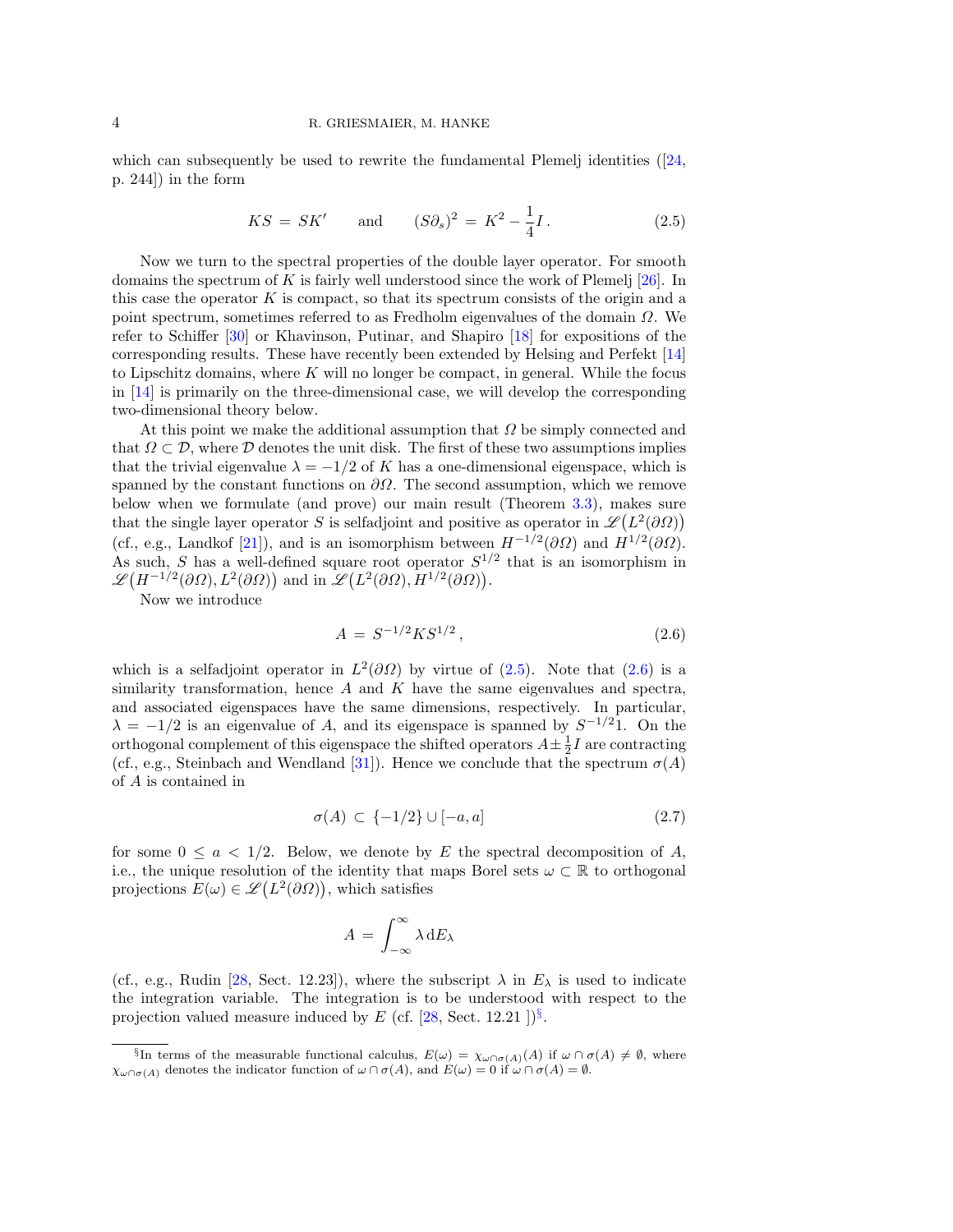For smooth domains Plemelj [\[26\]](#page-18-11) has observed that in two space dimensions the spectra of  $A$  and  $K$  have rich additional structure due to complex function theory: Namely, the first identity in [\(2.4\)](#page-2-2) implies that if  $\varphi \in H^{1/2}(\partial \Omega)$  is an eigenfunction of K for the eigenvalue  $\lambda \neq -1/2$  then  $\varphi'$  is an eigenfunction of K' for  $-\lambda$ . (If  $\varphi$  is an eigenfunction of K for  $\lambda = -1/2$  then  $\varphi$  is constant and  $\varphi'$  vanishes.) Since the spectra of K and  $K'$  are the same it follows that the eigenvalues of K different from  $\lambda = -1/2$  come in pairs that are symmetric with respect to the origin. Concerning the operator  $A$  we note that  $(2.4)$  and  $(2.5)$  imply that

<span id="page-4-0"></span>
$$
AS^{1/2}\partial_s S^{1/2} = S^{1/2}K'\partial_s S^{1/2} = -S^{1/2}\partial_s KS^{1/2} = -S^{1/2}\partial_s S^{1/2}A, \qquad (2.8)
$$

and hence, if  $\psi$  is an eigenfunction of A with eigenvalue  $\lambda \neq -1/2$  then  $S^{1/2}\partial_s S^{1/2}\psi$ is an eigenfunction of A for the eigenvalue  $-\lambda$ .

The analog of Plemelj's result for Lipschitz domains—where A need not have any eigenfunctions besides  $S^{-1/2}1$ —is the following result.

<span id="page-4-1"></span>PROPOSITION 2.1. Assume that  $\Omega \subset \mathcal{D}$  is a simply connected Lipschitz domain. Then for every Borel set  $\omega \subset \mathbb{R}$  there holds

$$
E(\omega)S^{1/2}\partial_s S^{1/2} = S^{1/2}\partial_s S^{1/2} E(-\omega) .
$$

Proof. Starting from [\(2.8\)](#page-4-0) we readily obtain by induction that

$$
A^n S^{1/2} \partial_s S^{1/2} = S^{1/2} \partial_s S^{1/2} (-A)^n \quad \text{for every } n \ge 0.
$$

Since

$$
\langle A^n (S^{1/2} \partial_s S^{1/2}) \psi, \widetilde{\psi} \rangle = \int_{-\infty}^{\infty} \lambda^n \, d \langle E_{\lambda} (S^{1/2} \partial_s S^{1/2}) \psi, \widetilde{\psi} \rangle
$$

for every  $\psi, \psi \in L^2(\partial \Omega)$ , and similarly

$$
\langle (S^{1/2}\partial_s S^{1/2})(-A)^n\psi, \widetilde{\psi} \rangle = \langle (-A)^n\psi, (S^{1/2}\partial_s S^{1/2})^*\widetilde{\psi} \rangle
$$
  
= 
$$
\int_{-\infty}^{\infty} (-\lambda)^n d\langle E_{\lambda}\psi, (S^{1/2}\partial_s S^{1/2})^*\widetilde{\psi} \rangle = \int_{-\infty}^{\infty} \lambda^n d\langle E_{-\lambda}\psi, (S^{1/2}\partial_s S^{1/2})^*\widetilde{\psi} \rangle
$$
  
= 
$$
\int_{-\infty}^{\infty} \lambda^n d\langle (S^{1/2}\partial_s S^{1/2})E_{-\lambda}\psi, \widetilde{\psi} \rangle,
$$

we find that the measures  $\langle E(\omega)S^{1/2}\partial_sS^{1/2}\psi,\tilde{\psi}\rangle$  and  $\langle S^{1/2}\partial_sS^{1/2}\rangle E(-\omega)\psi,\tilde{\psi}\rangle$ , considered as linear forms on  $C(\mathbb{R})$ , agree on the space of polynomials. Since E is concentrated on a compact interval, Weierstrass' approximation theorem and Riesz' representation theorem imply that

$$
E(\omega)S^{1/2}\partial_s S^{1/2} = S^{1/2}\partial_s S^{1/2}E(-\omega)
$$

for every Borel set  $\omega \subset \mathbb{R}$ , which was to be shown.

<span id="page-4-2"></span>COROLLARY 2.2. The set  $\sigma(A) \setminus \{-1/2\}$  is a compact subset of  $(-1/2, 1/2)$  that is symmetric with respect to the origin.

*Proof.* From [\(2.7\)](#page-3-3) follows that  $\sigma(A) \setminus \{-1/2\}$  is a compact subset of  $(-1/2, 1/2)$ . Now consider any  $\lambda \in \sigma(A) \setminus \{-1/2\}$  and any open neighborhood  $\omega \subset \mathbb{R}$  of  $-\lambda$ . Without loss of generality we may assume that  $1/2 \notin \omega$ . Because of  $\lambda \in -\omega$  we have

 $\Box$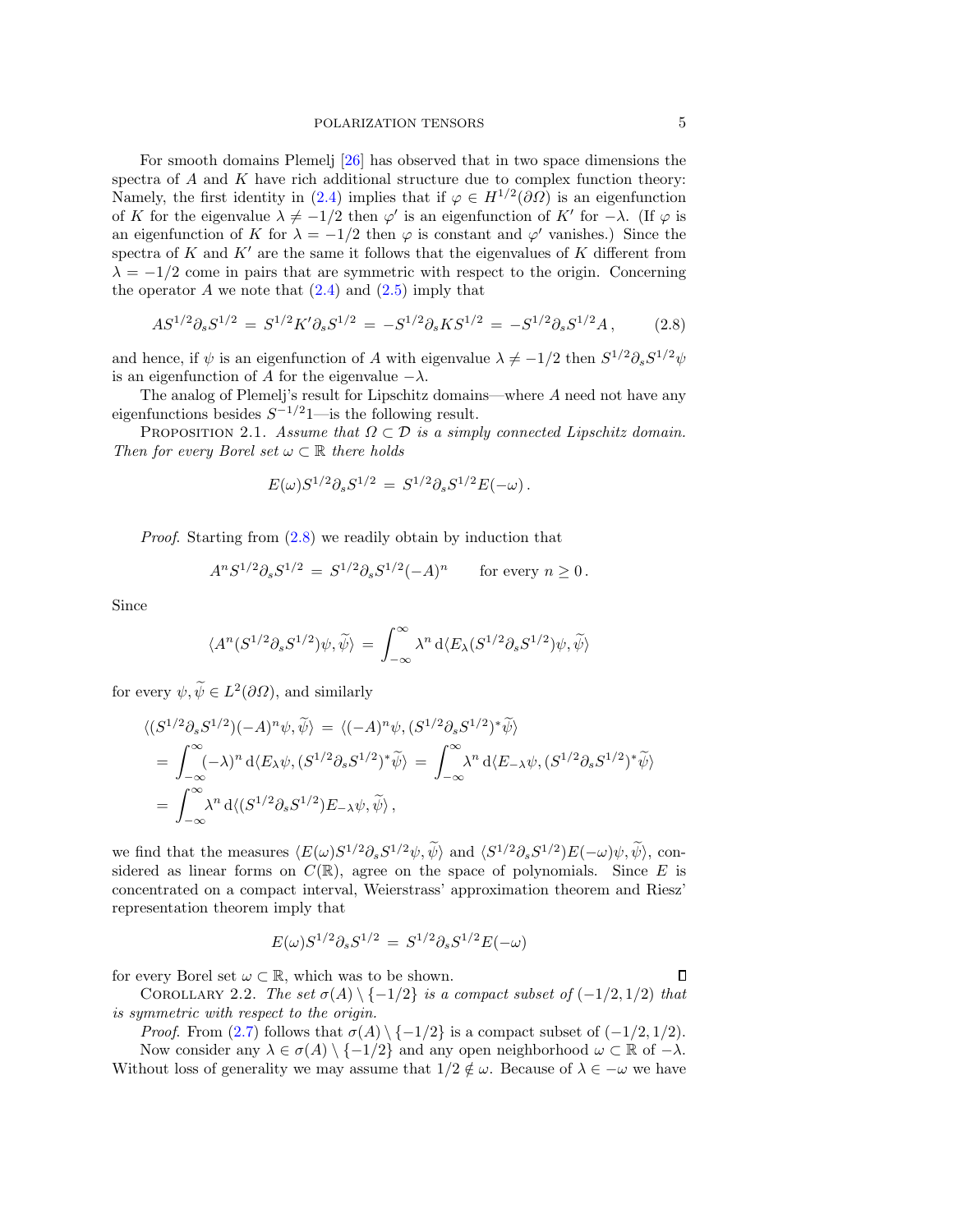$E(-\omega) \neq 0$ . Hence there exists  $\psi \in L^2(\partial\Omega)$  with  $\|\psi\| = 1$  and  $E(-\omega)\psi = \psi$ . It thus follows from Proposition [2.1](#page-4-1) that

$$
E(\omega)S^{1/2}\partial_s S^{1/2}\psi = S^{1/2}\partial_s S^{1/2}E(-\omega)\psi = S^{1/2}\partial_s S^{1/2}\psi,
$$

and the right-hand side vanishes, if and only if  $\psi = cS^{-1/2}1$  for some  $c \in \mathbb{R}$ , i.e., if and only if  $\psi$  is an eigenfunction of A corresponding to  $-1/2$ . The latter, however, cannot be true because the range of  $E(-\omega)$  is orthogonal to this eigenspace due to the fact that  $-1/2 \notin -\omega$ . Thus we have established that  $E(\omega) \neq 0$  for every sufficiently small neighborhood of  $-\lambda$ . This proves that  $-\lambda \in \sigma(A)$ , which was to be shown.  $\Box$ 

<span id="page-5-0"></span>3. The polarization tensor as a function of the admittivity contrast. We now turn to investigate the polarization tensor of  $\Omega$  and derive the main result of this work. Again, for the time being we restrict our attention to Lipschitz domains  $\Omega \subset \mathcal{D}$ .

Let  $x_{1,2}$  and  $\nu_{1,2}$  denote the two components of the spatial variable  $x \in \mathbb{R}^2$  and of the outer unit normal at  $x \in \partial\Omega$ , respectively. The entries of the (electric) polarization tensor  $M(\mu; \Omega) = [M_{kl}(\mu; \Omega)]_{kl} \in \mathbb{C}^{2 \times 2}$  associated with the planar domain  $\Omega$  filled by a homogeneous medium with (complex) admittivity  $\gamma = (2\mu - 1)/(2\mu + 1)$ , relative to a homogeneous background medium with conductivity 1, is given by

$$
M_{kl}(\mu;\Omega) = (1-\gamma)|\Omega|\delta_{kl} - (1-\gamma)^2 \int_{\partial\Omega} x_k \partial_\nu \psi_l|_{\partial\Omega}^-(x) ds(x), \qquad k,l = 1,2,
$$

cf., e.g., [\[2,](#page-18-1) [9\]](#page-18-2). Here,  $\delta_{kl}$  is the usual Kronecker symbol, and  $\psi_l$  solves the transmission problem

$$
\Delta \psi_l = 0 \qquad \text{in } \mathbb{R}^2 \setminus \partial \Omega,
$$
  
\n
$$
\psi_l|_{\partial \Omega}^+ - \psi_l|_{\partial \Omega}^- = 0 \qquad \text{on } \partial \Omega,
$$
  
\n
$$
\partial_\nu \psi_l|_{\partial \Omega}^+ - \gamma \partial_\nu \psi_l|_{\partial \Omega}^- = \nu_l \qquad \text{on } \partial \Omega,
$$
  
\n
$$
\lim_{|x| \to \infty} \psi_l(x) = 0.
$$

In terms of layer potentials, the above definition can be rewritten as

<span id="page-5-1"></span>
$$
M_{kl}(\mu; \Omega) = \int_{\partial \Omega} \nu_l (\mu I - K)^{-1} x_k \, \mathrm{d}s \,, \qquad k, l = 1, 2 \,, \tag{3.1}
$$

which is well-defined for every  $\mu \in \mathbb{C} \setminus \sigma(K)$  (cf., e.g., [\[2\]](#page-18-1)).

Note that

$$
\int_{\partial\Omega} \nu_l \, \mathrm{d}s = 0, \qquad l = 1, 2 \,,
$$

because  $\nu_l = \nu \cdot \text{grad } x_l$ , and  $x \mapsto x_l$  is harmonic in  $\Omega$ . Furthermore, since  $K1 = -1/2$ , any constant shift of  $\Omega$  becomes a constant shift of  $(\mu I - K)^{-1}x_k$ , that cancels in the computation of the polarization tensor. It follows that the polarization tensor is independent of translations of  $\Omega$ . Finally, given an orthogonal transform  $Q \in \mathbb{R}^{2 \times 2}$ and a scaling factor  $c > 0$ , the polarization tensor satisfies

<span id="page-5-2"></span>
$$
M(\cdot; cQ(\Omega)) = c^2 Q M(\cdot; \Omega) Q^*
$$
\n(3.2)

 $(cf., e.g., [2]).$  $(cf., e.g., [2]).$  $(cf., e.g., [2]).$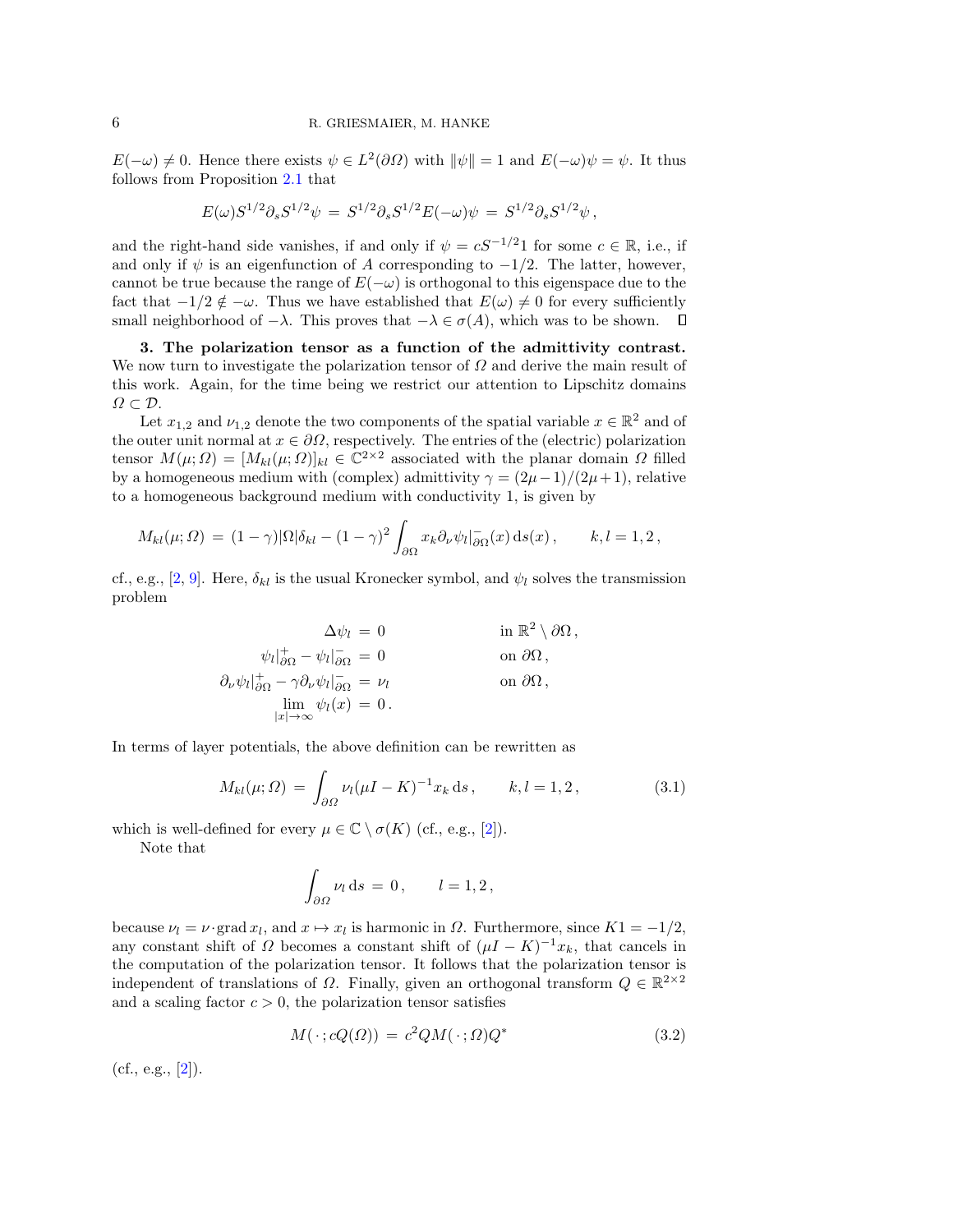We rewrite  $x_1$  as a double layer potential

$$
x_1 = \int_{\partial\Omega} \partial_{\nu(y)} \Phi(x, y) \varphi(y) \, ds_y, \qquad x \in \Omega,
$$

with density  $\varphi \in H^{1/2}(\partial \Omega)$ , which solves the second kind integral equation

<span id="page-6-3"></span>
$$
(K - \frac{1}{2}I)\varphi = x_1|_{\partial\Omega}.
$$
\n(3.3)

From [\(2.4\)](#page-2-2) we conclude that

$$
\nu_1|_{\partial\Omega} = \partial_\nu x_1 = T\varphi = \partial_s S \partial_s \varphi,
$$

and hence, Plemelj's identities [\(2.5\)](#page-3-0) yield

<span id="page-6-5"></span>
$$
\nu_1|_{\partial\Omega} = S^{-1}(S\partial_s)^2 \varphi = S^{-1}\left(K^2 - \frac{1}{4}I\right)\varphi = \left(K'^2 - \frac{1}{4}I\right)S^{-1}\varphi, \tag{3.4}
$$

so that

$$
M_{11}(\mu; \Omega) = \langle S^{-1}\varphi, (\mu I - K)^{-1} (K^2 - \frac{1}{4}I)(K - \frac{1}{2}I)\varphi \rangle
$$
  
=  $\langle S^{-1/2}\varphi, (\mu I - A)^{-1} (A^2 - \frac{1}{4}I)(A - \frac{1}{2}I)S^{-1/2}\varphi \rangle.$ 

Using spectral calculus this can be rewritten as

<span id="page-6-0"></span>
$$
M_{11}(\mu;\Omega) = \int_{-\infty}^{\infty} \frac{1}{\mu - \lambda} \, \mathrm{d}\alpha_{\lambda},\tag{3.5}
$$

where the positive Radon measure  $\alpha$  is given by

<span id="page-6-1"></span>
$$
\alpha(\omega) = \| E(\omega) \left( \left( \frac{1}{4} I - A^2 \right) \left( \frac{1}{2} I - A \right) \right)^{1/2} S^{-1/2} \varphi \, \Big|^2 \tag{3.6}
$$

for every Borel set  $\omega \subset \mathbb{R}$ . Formula [\(3.5\)](#page-6-0) appears in [\[14\]](#page-18-13) (see also Ammari, Chow, Liu, and Zou [\[1\]](#page-18-15)), and similar representations of effective conductivity tensors of composite media go back to Bergman [\[4\]](#page-18-16); see also [\[11,](#page-18-4) [19\]](#page-18-5) and the corresponding Chapter XVIII of the monograph by Milton [\[25\]](#page-18-17).

The harmonic conjugate  $v = x_2$  of  $u = x_1$  in  $\Omega$  is specified by [\(2.3\)](#page-2-3) up to an additive constant, where  $\varphi' = \partial_s \varphi$  again. Accordingly,

<span id="page-6-4"></span>
$$
\nu_2|_{\partial\Omega} = \partial_\nu x_2 = \left(K' + \frac{1}{2}I\right)\varphi',\tag{3.7}
$$

<span id="page-6-2"></span>and hence,

$$
M_{22}(\mu; \Omega) = \left\langle \left( K' + \frac{1}{2} I \right) \varphi', \left( \mu I - K \right)^{-1} S \varphi' \right\rangle
$$
  

$$
= \left\langle S^{1/2} \varphi', \left( A + \frac{1}{2} I \right) \left( \mu I - A \right)^{-1} S^{1/2} \varphi' \right\rangle
$$
  

$$
= \int_{-\infty}^{\infty} \frac{1}{\mu - \lambda} d\beta_{\lambda}
$$
 (3.8)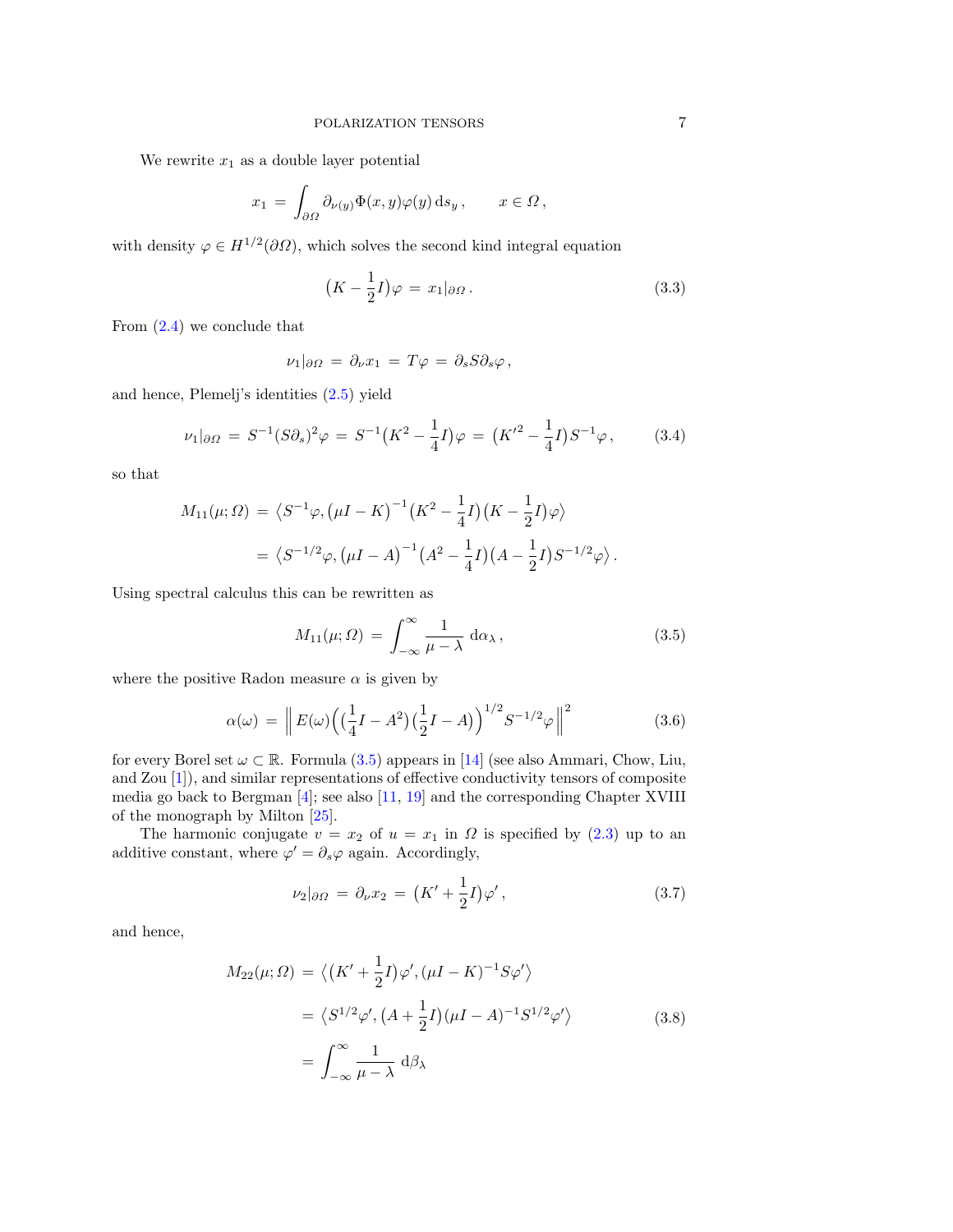with

<span id="page-7-2"></span>
$$
\beta(\omega) = \| E(\omega) (\frac{1}{2}I + A)^{1/2} S^{1/2} \varphi' \|^2 \tag{3.9}
$$

for every Borel set  $\omega \subset \mathbb{R}$ . As has been pointed out by Keller [\[17\]](#page-18-18) the usage of these harmonic conjugates reveals duality properties of these two-dimensional tensors. More precisely, we have the following result.

<span id="page-7-0"></span>LEMMA 3.1. Let  $\Omega \subset \mathcal{D}$  be a simply connected Lipschitz domain. Then

$$
\beta(\omega) = \alpha(-\omega)
$$

for every Borel set  $\omega \subset \mathbb{R}$ .

*Proof.* For a given  $\omega$  we use Proposition [2.1](#page-4-1) and the fact that every function of A commutes with (the projection)  $E(\omega)$  to rewrite

$$
\beta(\omega) = \langle E(\omega)S^{1/2}\varphi', \left(\frac{1}{2}I + A\right)E(\omega)S^{1/2}\varphi'\rangle \n= \langle S^{1/2}\partial_s S^{1/2}E(-\omega)S^{-1/2}\varphi, \left(\frac{1}{2}I + A\right)S^{1/2}\partial_s S^{1/2}E(-\omega)S^{-1/2}\varphi\rangle.
$$

Since  $S^{1/2}$  is selfadjoint and  $\partial_s$  is skewadjoint it thus follows from  $(2.8)$ ,  $(2.4)$ ,  $(2.5)$ , and  $(2.6)$  that

$$
\beta(\omega) = -\langle E(-\omega)S^{-1/2}\varphi, S^{1/2}\partial_s S^{1/2}(\frac{1}{2}I + A)S^{1/2}\partial_s S^{1/2}E(-\omega)S^{-1/2}\varphi\rangle
$$
  
= 
$$
-\langle E(-\omega)S^{-1/2}\varphi, (\frac{1}{2}I - A)S^{-1/2}(S\partial_s)^2S^{1/2}E(-\omega)S^{-1/2}\varphi\rangle
$$
  
= 
$$
-\langle E(-\omega)S^{-1/2}\varphi, (\frac{1}{2}I - A)(A^2 - \frac{1}{4}I)E(-\omega)S^{-1/2}\varphi\rangle.
$$

A comparison with [\(3.6\)](#page-6-1) now yields the assertion.

Making use of this result we can rewrite [\(3.8\)](#page-6-2) to obtain the formula

<span id="page-7-3"></span>
$$
M_{22}(\mu;\Omega) = \int_{-\infty}^{\infty} \frac{1}{\mu+\lambda} d\alpha_{\lambda} = -M_{11}(-\mu;\Omega), \qquad (3.10)
$$

 $\Box$ 

see [\[17\]](#page-18-18) again. Next we consider the off-diagonal entries of the polarization tensor. Using  $(3.3)$  and  $(3.7)$  there holds

<span id="page-7-5"></span>
$$
M_{12}(\mu; \Omega) = \langle (K' + \frac{1}{2}I)\varphi', (\mu - K)^{-1} (K - \frac{1}{2}I)\varphi \rangle
$$
  
=  $\langle S^{1/2}\varphi', (\mu - A)^{-1} (A^2 - \frac{1}{4}I)S^{-1/2}\varphi \rangle,$  (3.11)

and hence,

<span id="page-7-4"></span>
$$
M_{12}(\mu;\Omega) = \int_{-\infty}^{\infty} \frac{1}{\mu - \lambda} \, d\gamma_{\lambda} \tag{3.12}
$$

with

<span id="page-7-1"></span>
$$
\gamma(\omega) = \langle S^{1/2}\varphi', E(\omega) \left( A^2 - \frac{1}{4}I \right) S^{-1/2} \varphi \rangle \tag{3.13}
$$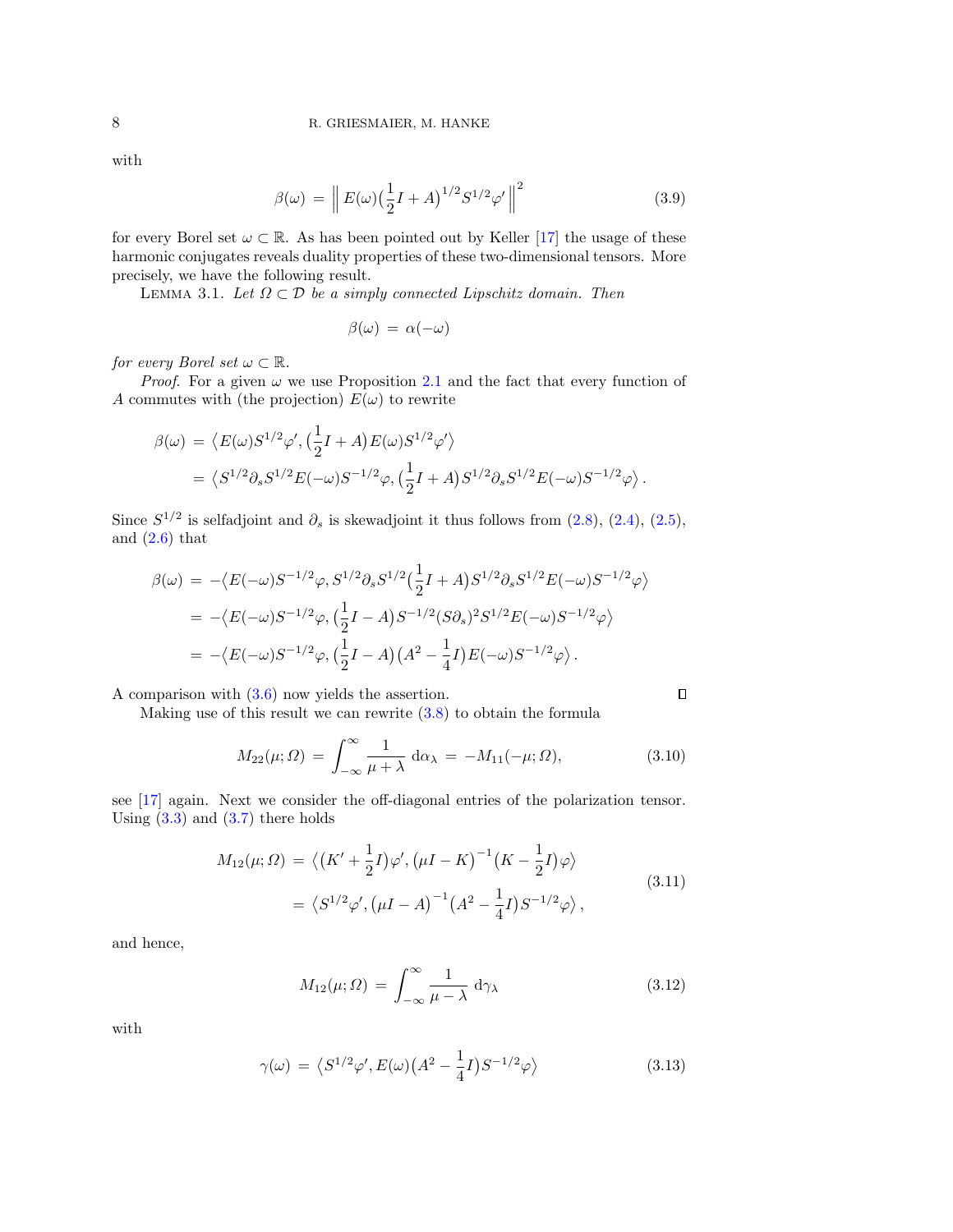for every Borel set  $\omega \subset \mathbb{R}$ . Employing [\(3.4\)](#page-6-5) it is straightforward to deduce the same representation for  $M_{21}(\mu;\Omega)$ . We mention, though, that it is well-known that the polarization tensor is symmetric (see, e.g., [\[2\]](#page-18-1)).

<span id="page-8-3"></span>A similar argument as in Lemma [3.1](#page-7-0) reveals that the measure  $\gamma$  is antisymmetric: LEMMA 3.2. Let  $\Omega \subset \mathcal{D}$  be a simply connected Lipschitz domain. Then

$$
\gamma(\omega) = -\gamma(-\omega)
$$

for every Borel set  $\omega \subset \mathbb{R}$ . Moreover,

<span id="page-8-1"></span>
$$
|\gamma(\omega)| \le (\alpha(\omega)\alpha(-\omega))^{1/2} \le \alpha^{\text{symm}}(\omega) := \frac{1}{2} (\alpha(\omega) + \alpha(-\omega)).
$$
 (3.14)

*Proof.* Using Proposition [2.1,](#page-4-1)  $(2.8)$ , and  $(3.13)$ , we find that for any Borel set  $\omega \subset \mathbb{R}$  there holds

$$
\gamma(\omega) = \langle E(\omega) S^{1/2} \varphi', (A^2 - \frac{1}{4}I) E(\omega) S^{-1/2} \varphi \rangle
$$
  
\n
$$
= \langle S^{1/2} \partial_s S^{1/2} E(-\omega) S^{-1/2} \varphi, (A^2 - \frac{1}{4}) E(\omega) S^{-1/2} \varphi \rangle
$$
  
\n
$$
= -\langle E(-\omega) S^{-1/2} \varphi, S^{1/2} \partial_s S^{1/2} (A^2 - \frac{1}{4}I) E(\omega) S^{-1/2} \varphi \rangle
$$
  
\n
$$
= -\langle E(-\omega) S^{-1/2} \varphi, (A^2 - \frac{1}{4}I) S^{1/2} \partial_s S^{1/2} E(\omega) S^{-1/2} \varphi \rangle
$$
  
\n
$$
= -\langle E(-\omega) S^{-1/2} \varphi, (A^2 - \frac{1}{4}I) E(-\omega) S^{1/2} \varphi' \rangle
$$
  
\n
$$
= -\gamma(-\omega).
$$

Concerning the second assertion we apply the Cauchy-Schwarz inequality to estimate

$$
|\gamma(\omega)| = \left| \langle E(\omega) \left( \frac{1}{2}I + A \right)^{1/2} S^{1/2} \varphi', E(\omega) \left( \frac{1}{2}I + A \right)^{1/2} \left( \frac{1}{2}I - A \right) S^{-1/2} \varphi \rangle \right|
$$
  
\$\leq\$ 
$$
(\alpha(\omega)\beta(\omega))^{1/2} \leq \frac{1}{2} (\alpha(\omega) + \beta(\omega)).
$$

A final application of Lemma [3.1](#page-7-0) yields the desired inequality [\(3.14\)](#page-8-1).

We are now ready to state our main result, for which we drop the assumption that  $\Omega \subset \mathcal{D}$ .

<span id="page-8-0"></span>THEOREM 3.3. Let  $\Omega \subset \mathbb{R}^2$  be a bounded simply connected Lipschitz domain. Then the polarization tensor  $M(\mu; \Omega)$  from  $(3.1)$  is of the form

$$
M(\mu;\Omega) = \begin{bmatrix} \int_{-\infty}^{\infty} \frac{r^2(\lambda)}{\mu - \lambda} \, \mathrm{d}\alpha_{\lambda}^{\text{symm}} & \int_{-\infty}^{\infty} \frac{c(\lambda)r(\lambda)r(-\lambda)}{\mu - \lambda} \, \mathrm{d}\alpha_{\lambda}^{\text{symm}} \\ \int_{-\infty}^{\infty} \frac{c(\lambda)r(\lambda)r(-\lambda)}{\mu - \lambda} \, \mathrm{d}\alpha_{\lambda}^{\text{symm}} & \int_{-\infty}^{\infty} \frac{r^2(-\lambda)}{\mu - \lambda} \, \mathrm{d}\alpha_{\lambda}^{\text{symm}} \end{bmatrix}
$$

for  $\mu \in \mathbb{C} \setminus \sigma(K)$ , where  $\alpha^{\text{symm}}$  is a positive symmetric Radon measure supported on  $\sigma(K)$  \ {-1/2}, which is a compact subset of (-1/2, 1/2), r is a nonnegative  $L^{\infty}(\mathbb{R}; \alpha^{\text{symm}})$  function and c is an odd<sup>\*</sup> and real valued  $L^{\infty}(\mathbb{R}; \alpha^{\text{symm}})$  function with

1  $\overline{1}$  $\overline{1}$  $\overline{1}$  $\overline{1}$  $\overline{1}$   $\Box$ 

<span id="page-8-2"></span><sup>\*</sup>Here, odd means that  $c(\lambda) = -c(-\lambda)$  for  $\alpha^{\text{symm}}$  a.e.  $\lambda \in \mathbb{R}$ ; in particular, c can be chosen to satisfy  $c(0) = 0$ .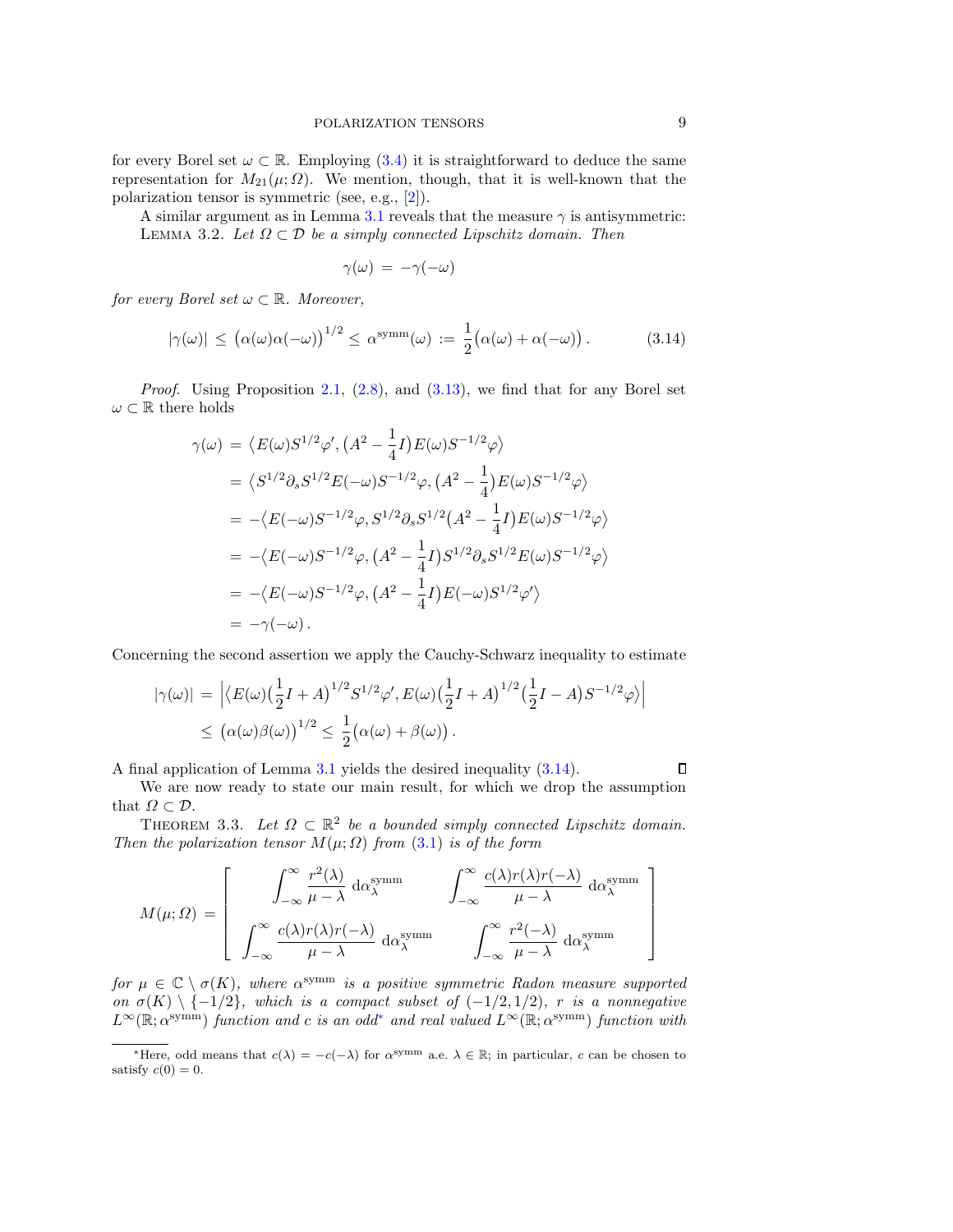$|c| \leq 1$ . Moreover, there holds

<span id="page-9-0"></span>
$$
\int_{-\infty}^{\infty} r^2(\lambda) d\alpha_{\lambda}^{\text{symm}} = \lim_{\mu \to \infty} \mu M_{kk}(\mu; \Omega) = |\Omega| \tag{3.15}
$$

for  $k = 1, 2$ .

*Proof.* Assume first that  $\Omega \subset \mathcal{D}$ , so that the previous results apply, and define  $\alpha$ ,  $\beta$ , and  $\gamma$  as in [\(3.6\)](#page-6-1), [\(3.9\)](#page-7-2), and [\(3.13\)](#page-7-1), respectively, where  $\varphi \in H^{1/2}(\partial\Omega)$  is the unique solution of [\(3.3\)](#page-6-3). Then, by virtue of Lemma [3.2](#page-8-3) there holds  $\gamma \ll \alpha^{\text{symm}}$ , while  $\alpha \ll \alpha^{\text{symm}}$  is a trivial statement. Accordingly the Radon-Nikodym Theorem (cf., e.g., Evans and Gariepy [\[10,](#page-18-19) p. 40]) implies the existence of functions  $h, \tilde{r} \in L^1(\mathbb{R}; \alpha^{\text{symm}})$ such that

$$
\gamma(\omega) = \int_{\omega} h(\lambda) \, \mathrm{d}\alpha_{\lambda}^{\mathrm{symm}} \qquad \text{and} \qquad \alpha(\omega) = \int_{\omega} \widetilde{r}(\lambda) \, \mathrm{d}\alpha_{\lambda}^{\mathrm{symm}}
$$

for every Borel set  $\omega \subset \mathbb{R}$ . A localization argument (cf., e.g., [\[10,](#page-18-19) p. 43]) shows that we can choose  $\tilde{r}$  to satisfy

$$
0 \leq \widetilde{r}(\lambda) \leq 2, \qquad \lambda \in \mathbb{R},
$$

and hence we can rewrite  $\widetilde{r} = r^2$  for some nonnegative  $r \in L^{\infty}(\mathbb{R}; \alpha^{\text{symm}})$ . Similarly, we find from Lemma [3.2](#page-8-3) that  $h \in L^{\infty}(\mathbb{R}; \alpha^{\text{symm}})$  can be chosen to satisfy  $h(\lambda) =$  $-h(-\lambda)$  for  $\alpha^{\text{symm}}$  a.e.  $\lambda \in \mathbb{R}$ , and

$$
|h(\lambda)| \leq (\widetilde{r}(\lambda)\widetilde{r}(-\lambda))^{1/2} = r(\lambda)r(-\lambda), \qquad \lambda \in \mathbb{R}.
$$

Thus the odd function

$$
c(\lambda) := \begin{cases} \frac{h(\lambda)}{r(\lambda)r(-\lambda)} & \text{if } r(\lambda)r(-\lambda) \neq 0, \\ 1 & \text{else,} \end{cases}
$$

is Borel measurable on R and satisfies  $|c| \leq 1$ . Now the asserted representation of  $M(\mu; \Omega)$  follows from  $(3.5)$ ,  $(3.10)$ , and  $(3.12)$ .

Concerning the support of  $\alpha^{\text{symm}}$  we first recall from Corollary [2.2](#page-4-2) that  $\sigma(K)$  ${-1/2} = \sigma(A) \setminus {-1/2}$  is a compact subset of  $(-1/2, 1/2)$  that is symmetric with respect to the origin. Moreover, from

$$
\langle S^{1/2}\varphi',S^{-1/2}1\rangle=\langle\varphi',1\rangle=0
$$

we conclude that  $S^{1/2}\varphi'$  is orthogonal to the eigenspace of A corresponding to the eigenvalue  $\lambda = -1/2$ . Hence, it follows from [\(3.9\)](#page-7-2) that  $\beta$  is supported in  $\sigma(A) \setminus \{-1/2\}$ , and the same must be true for  $\alpha^{\text{symm}}$  due to Lemma [3.1](#page-7-0) and the definition of  $\alpha^{\text{symm}}$ in [\(3.14\)](#page-8-1). This proves the representation formula for  $M(\mu; \Omega)$  under the additional assumption that  $\Omega \subset \mathcal{D}$ .

For a general domain we choose  $\varepsilon > 0$  sufficiently small so that  $\varepsilon \Omega \subset \mathcal{D}$ . Making use of [\(3.2\)](#page-5-2), the above result (with measure  $\alpha^{\text{symm}}$ ) for  $\varepsilon \Omega$  provides the corresponding result for  $\Omega$ , with  $\alpha^{\text{symm}}$  replaced by  $\alpha^{\text{symm}}/\varepsilon^2$ . Note that by virtue of [\(2.1\)](#page-2-4) the spectrum of  $K$  is independent of rescalings of the domain.

Finally, while the first equality in [\(3.15\)](#page-9-0) is an immediate consequence of the representation of the diagonal entries of the polarization tensor, the original definition [\(3.1\)](#page-5-1)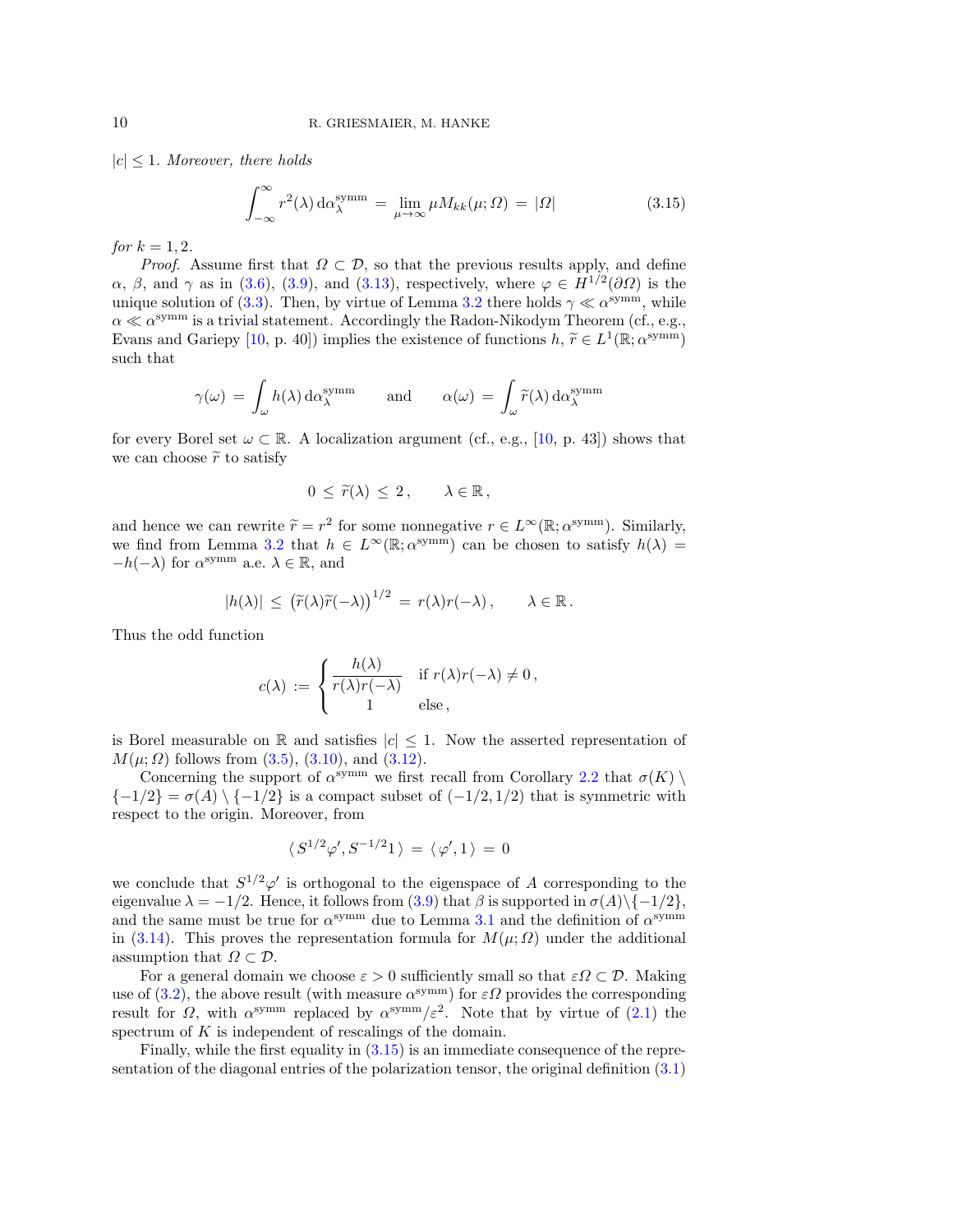of  $M_{kk}(\mu; \Omega)$  and Green's formula yield

$$
\mu M_{kk}(\mu; \Omega) = \int_{\partial \Omega} \nu_k (I - \frac{1}{\mu} K)^{-1} x_k \, ds
$$

$$
\longrightarrow \int_{\partial \Omega} \nu_k x_k \, ds = \int_{\Omega} |\nabla x_k|^2 \, dx = |\Omega|
$$

for  $k = 1, 2$  as  $\mu \to \infty$ , and hence the second identity in [\(3.15\)](#page-9-0) follows.

We mention that  $(3.15)$  is well known (cf., e.g., [\[14\]](#page-18-13)).

REMARK 3.4. According to Theorem [3.3](#page-8-0)  $M(\mu;\Omega)$  extends as an analytic function to  $\mathbb{C}\setminus[-a,a]$  with  $0 \leq a < 1/2$  as in  $(2.7)$ , and this extension coincides with the original definition [\(3.1\)](#page-5-1) for  $\mu \neq -1/2$ . The extension to  $\mu = -1/2$  satisfies the alternative (dual) representation

$$
M_{kl}(\mu;\Omega) = \int_{\partial\Omega} x_k (\mu - K'_\diamond)^{-1} \nu_l \, \mathrm{d} s, \qquad k, l = 1, 2,
$$

in which  $K'_{\diamond}$  denotes the restriction of  $K'$  to its invariant subspace

$$
L^2_{\diamond}(\partial\Omega) = \{ \chi \in L^2(\partial\Omega) : \int_{\partial\Omega} \chi \, ds = 0 \},
$$

on which  $\frac{1}{2}I - K'_{\diamond}$  is invertible (cf., e.g., [\[2\]](#page-18-1)).

<span id="page-10-0"></span>4. The polarization tensor of smooth planar domains. When the double layer operator  $K : H^{1/2}(\partial \Omega) \to H^{1/2}(\partial \Omega)$  is compact, for example, if  $\Omega$  is a  $C^2$ domain (cf. Kress [\[20\]](#page-18-20)), the representation of Theorem [3.3](#page-8-0) of the polarization tensor simplifies to

<span id="page-10-1"></span>
$$
M(\mu; \Omega) = \begin{bmatrix} \sum_{n \in \mathbb{Z}} \frac{r_n^2}{\mu - \lambda_n} & \sum_{n \in \mathbb{Z}} \frac{c_n r_n r_{-n}}{\mu - \lambda_n} \\ \sum_{n \in \mathbb{Z}} \frac{c_n r_n r_{-n}}{\mu - \lambda_n} & \sum_{n \in \mathbb{Z}} \frac{r_{-n}^2}{\mu - \lambda_n} \end{bmatrix},
$$
(4.1)

where  $\{\lambda_n : n \in \mathbb{N}\}\$  is an enumeration of the nonnegative eigenvalues of K (ignoring multiplicities),  $\lambda_{-n} = -\lambda_n$  for  $n \in \mathbb{N}$ , and  $\lambda_0 = 0$ . In the notation of Theorem [3.3](#page-8-0) the nonnegative coefficients  $r_{\pm n}$  and the real coefficients  $c_n = -c_{-n}$  with  $|c_n| \leq 1$  are given by

$$
r_n = r(\lambda_n)\alpha^{\text{symm}}(\{\lambda_n\})
$$
 and  $c_n = c(\lambda_n)$ 

for  $n \in \mathbb{Z}$ . Note that if zero does not happen to be an eigenvalue of A then there holds  $r_0 = 0$ ; note further that  $c_0 = 0$ , independent of whether  $\lambda = 0$  is an eigenvalue of A, or not.

We conclude that in the smooth case the polarization tensor  $M(\mu; \Omega)$  is a meromorphic function of  $\mu \in \mathbb{C} \setminus \{0\}$  into the space of complex symmetric  $2 \times 2$  matrices, with simple poles at eigenvalues  $\lambda \notin \{-1/2, 0\}$  of the double layer operator K, and with limiting value zero at infinity. Here, as usual,  $\hat{\mathbb{C}} = \mathbb{C} \cup \{\infty\}$  denotes the extended complex plane.

 $\Box$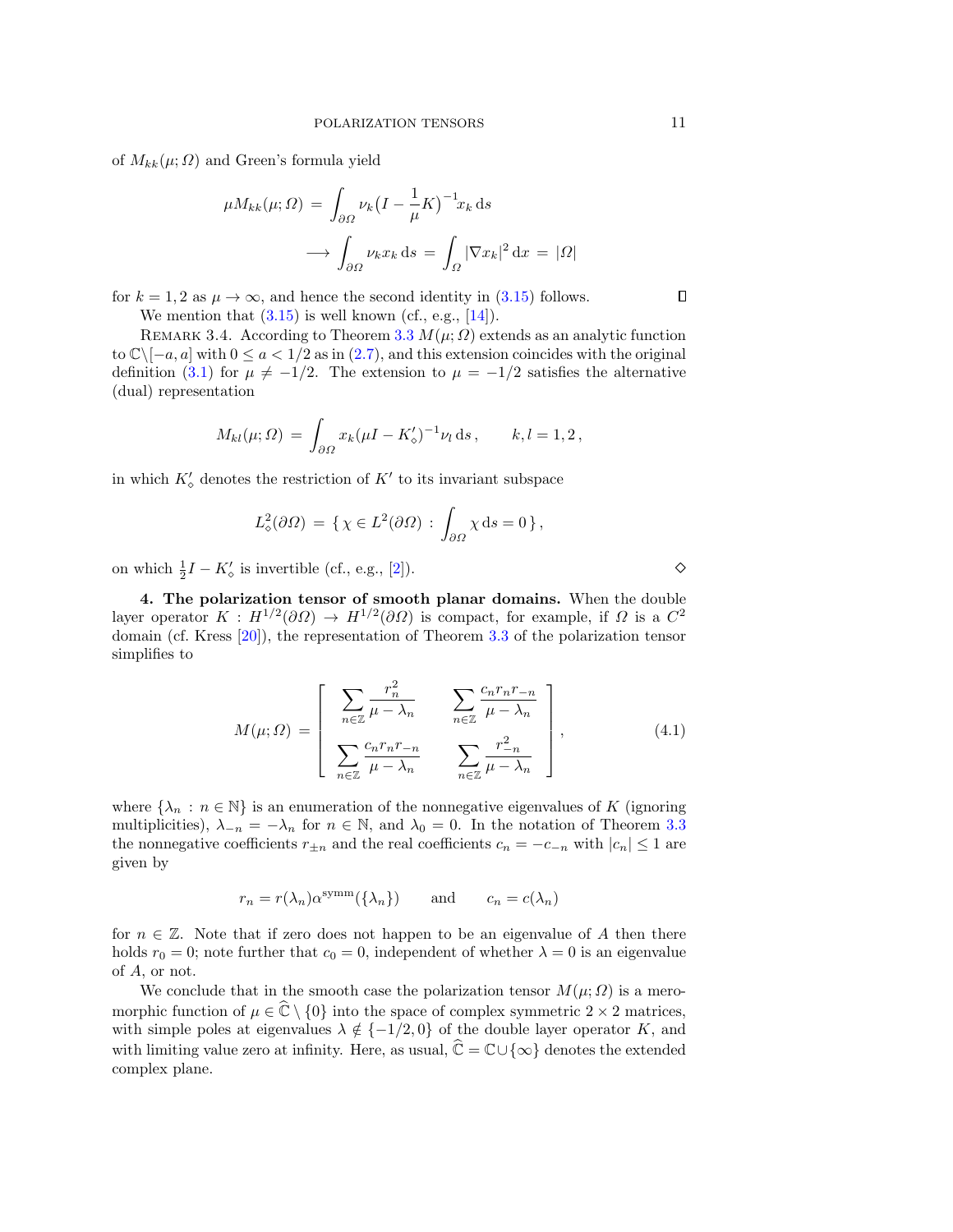Of course, [\(4.1\)](#page-10-1) is much more easy to derive in the smooth case by expanding

$$
S^{-1/2}\varphi = \sum_{n\in\mathbb{Z}} r_n \psi_n ,
$$

where  $\psi_n \in L^2(\partial\Omega)$ ,  $n \in \mathbb{Z}$ , are eigenfunctions of A for the eigenvalues  $\lambda_n$ , respectively, normalized to satisfy

$$
\|\psi_n\|^2 = \left( \left(\frac{1}{2} - \lambda_n\right)\left(\frac{1}{4} - \lambda_n^2\right) \right)^{-1}, \qquad n \in \mathbb{Z}.
$$

Then there holds

$$
S^{1/2}\varphi' = (S^{1/2}\partial_s S^{1/2})S^{-1/2}\varphi = \sum_{n\in\mathbb{Z}} r_n \widetilde{\psi}_n ,
$$

where  $\tilde{\psi}_n = S^{1/2} \partial_s S^{1/2} \psi_n \in L^2(\partial \Omega)$  are eigenfunctions of A corresponding to  $-\lambda_n =$  $\lambda_{-n}$  (cf. [\(2.8\)](#page-4-0)), and

$$
\|\widetilde{\psi}_n\|^2 = \|S^{1/2}\partial_s S^{1/2}\psi_n\|^2 = -\langle \psi_n, S^{-1/2}(S\partial_s)^2 S^{1/2}\psi_n \rangle
$$
  
=  $-\langle \psi_n, (A^2 - \frac{1}{4}I)\psi_n \rangle = (\frac{1}{4} - \lambda_n^2) \|\psi_n\|^2 = (\frac{1}{2} - \lambda_n)^{-1}.$ 

This sheds some additional light on the parameters  $c_n$  in  $(4.1)$ : From  $(3.11)$  and the fact that eigenspaces of A corresponding to different eigenvalues are mutually orthogonal we deduce that

$$
M_{12}(\mu; \Omega) = \sum_{n \in \mathbb{Z}} r_{-n} r_n \frac{1}{\mu - \lambda_n} \left(\lambda_n^2 - \frac{1}{4}\right) \langle \tilde{\psi}_{-n}, \psi_n \rangle
$$
  
= 
$$
- \sum_{n \in \mathbb{Z}} \frac{r_n r_{-n}}{\mu - \lambda_n} \frac{\langle \tilde{\psi}_{-n}, \psi_n \rangle}{\|\tilde{\psi}_{-n}\| \|\psi_n\|}.
$$

It follows that

<span id="page-11-0"></span>
$$
c_n = -\frac{\langle \tilde{\psi}_{-n}, \psi_n \rangle}{\|\tilde{\psi}_{-n}\| \|\psi_n\|} \tag{4.2}
$$

is the cosine of the angle between  $\psi_n$  and  $-\widetilde{\psi}_{-n}$ , both of which are eigenfunctions of A corresponding to the same eigenvalue  $\lambda_n$ . In particular, if all eigenspaces of A have dimension one then  $c_n = \pm 1$  for every  $n \in \mathbb{Z}$ . In general, however, the coefficients  $c_n$ can take values different from  $\pm 1$  as the following example shows.

EXAMPLE 4.1. A domain  $\Omega \subset \mathbb{R}^2$  shall be called *cyclic with index*  $k \geq 2$ , if  $Q(\Omega) = \Omega$  where Q denotes the rotation by  $2\pi/k$  (clockwise, or counter-clockwise). By virtue of  $(3.2)$  there holds

$$
M(\mu;\Omega) = QM(\mu;\Omega)Q^*
$$

for every cyclic domain  $\Omega$ , and hence, if p is an eigenvector of the polarization tensor for the eigenvalue  $\zeta$  then  $Qp$  is another eigenvector for the same eigenvalue. Since p and  $Qp$  are linearly independent whenever  $k \geq 3$ , it thus follows that

$$
M(\mu;\Omega) = f(\mu)I,\tag{4.3}
$$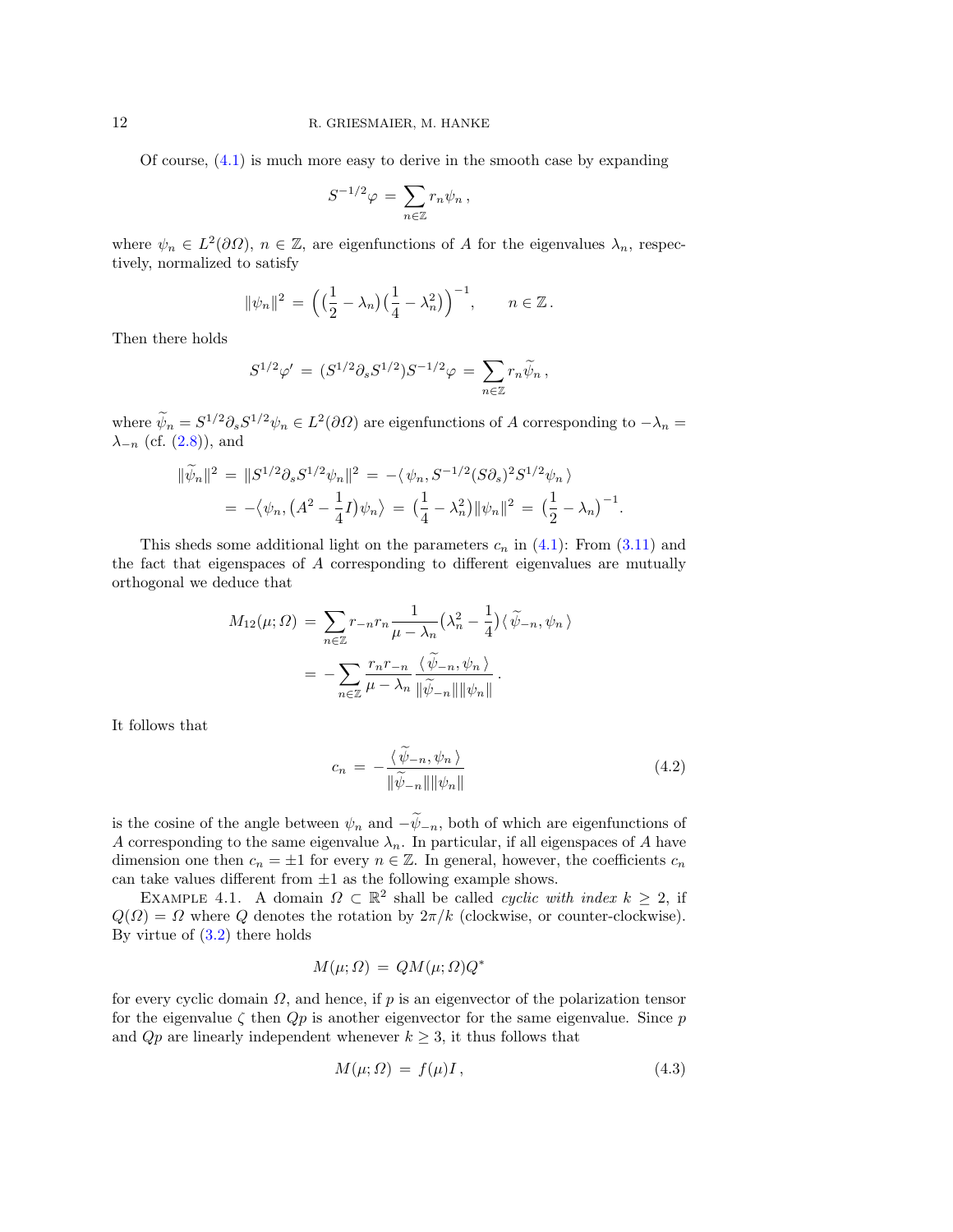where f is a scalar complex function of  $\mu$ , and I is the  $2 \times 2$  identity matrix. Compare, e.g., [\[2,](#page-18-1) p. 102], for the same argument.

In particular, if  $\Omega$  is a  $C^2$  domain that is cyclic with index  $k \geq 3$  then

$$
f(\mu) = \sum_{n \in \mathbb{Z}} \frac{r_n^2}{\mu - \lambda_n}
$$

is a scalar meromorphic function of  $\mu \in \widehat{\mathbb{C}}\backslash\{0\}$  by virtue of [\(4.1\)](#page-10-1). A further comparison with [\(4.1\)](#page-10-1) yields that in this case we must have  $r_n = r_{-n}$ , and hence, that  $c_n = 0$  for every pole  $\lambda_n$  occuring in the representation formula.

Thus, it follows from [\(4.2\)](#page-11-0) and the discussion following it that every Fredholm eigenvalue  $\lambda_n$  that is present in [\(4.1\)](#page-10-1) must have multiplicity greater than one, and that the two eigenfunctions  $\psi_n$  and  $\psi_{-n}$  occuring in [\(4.2\)](#page-11-0) must be orthogonal to each other. In fact, under the given assumptions one can represent the double layer integral operator as a block circulant integral operator, and use this representation to convince oneself that for such domains K has many eigenvalues of higher multiplicities, and that the corresponding eigenfunctions in  $(4.2)$  are, indeed, orthogonal.

<span id="page-12-0"></span>5. Polarization tensors with no more than two poles. We want to use Theorem [3.3](#page-8-0) to completely characterize all bounded and simply connected Lipschitz domains  $\Omega \subset \mathbb{R}^2$  for which the polarization tensor happens to be a rational function of the entire complex plane with at most two poles, and with coefficients  $c_n$  in [\(4.1\)](#page-10-1) restricted to have absolute values equal to one. In other words, we assume that

<span id="page-12-1"></span>
$$
M(\mu; \Omega) = \begin{bmatrix} \frac{r_+^2}{\mu - \lambda} + \frac{r_-^2}{\mu + \lambda} & \frac{r_+ r_-}{\mu - \lambda} - \frac{r_+ r_-}{\mu + \lambda} \\ \frac{r_+ r_-}{\mu - \lambda} - \frac{r_+ r_-}{\mu + \lambda} & \frac{r_-^2}{\mu - \lambda} + \frac{r_+^2}{\mu + \lambda} \end{bmatrix},
$$
(5.1)

where  $r_{\pm} \geq 0$ , (at most) one of which may be zero, and  $\pm \lambda \in (-1/2, 1/2)$ . Note that  $M(\mu; \Omega)$  either has two poles if  $\lambda \neq 0$  or one pole when  $\lambda = 0$ .

Choosing

$$
c = \frac{r_+}{(r_+^2 + r_-^2)^{1/2}}
$$
 and  $s = \frac{r_-}{(r_+^2 + r_-^2)^{1/2}}$ 

we obtain

$$
\begin{bmatrix} c & s \end{bmatrix} M(\mu; \Omega) \begin{bmatrix} c \\ s \end{bmatrix} = \frac{r_+^4 + 2r_+^2r_-^2 + r_-^4}{r_+^2 + r_-^2} \frac{1}{\mu - \lambda} = \frac{r_+^2 + r_-^2}{\mu - \lambda},
$$

and—by virtue of  $(3.1)$ —the left hand side equals

$$
\int_{\partial\Omega} \partial_{\nu} u^-(\mu I - K)^{-1} u^- ds \quad \text{for} \quad u^-(x) = cx_1 + sx_2.
$$

Rewriting  $u^-$  in  $\Omega$  as a double layer potential with density  $\varphi$ , we conclude as in [\(3.5\)](#page-6-0) that  $S^{-1/2}\varphi$  is an eigenfunction of A for the eigenvalue  $\lambda$ , and hence,  $\varphi$  is an eigenfunction of the double layer operator  $K$  for the same eigenvalue.

It follows from the jump relations that the double layer potential

$$
\int_{\partial\Omega} \partial_{\nu(y)} \Phi(x, y) \varphi(y) \, ds(y) = \begin{cases} u^-(x) = cx_1 + sx_2 \,, & x \in \Omega \,, \\ u^+(x) \,, & x \in \mathbb{R}^2 \setminus \overline{\Omega} \,, \end{cases}
$$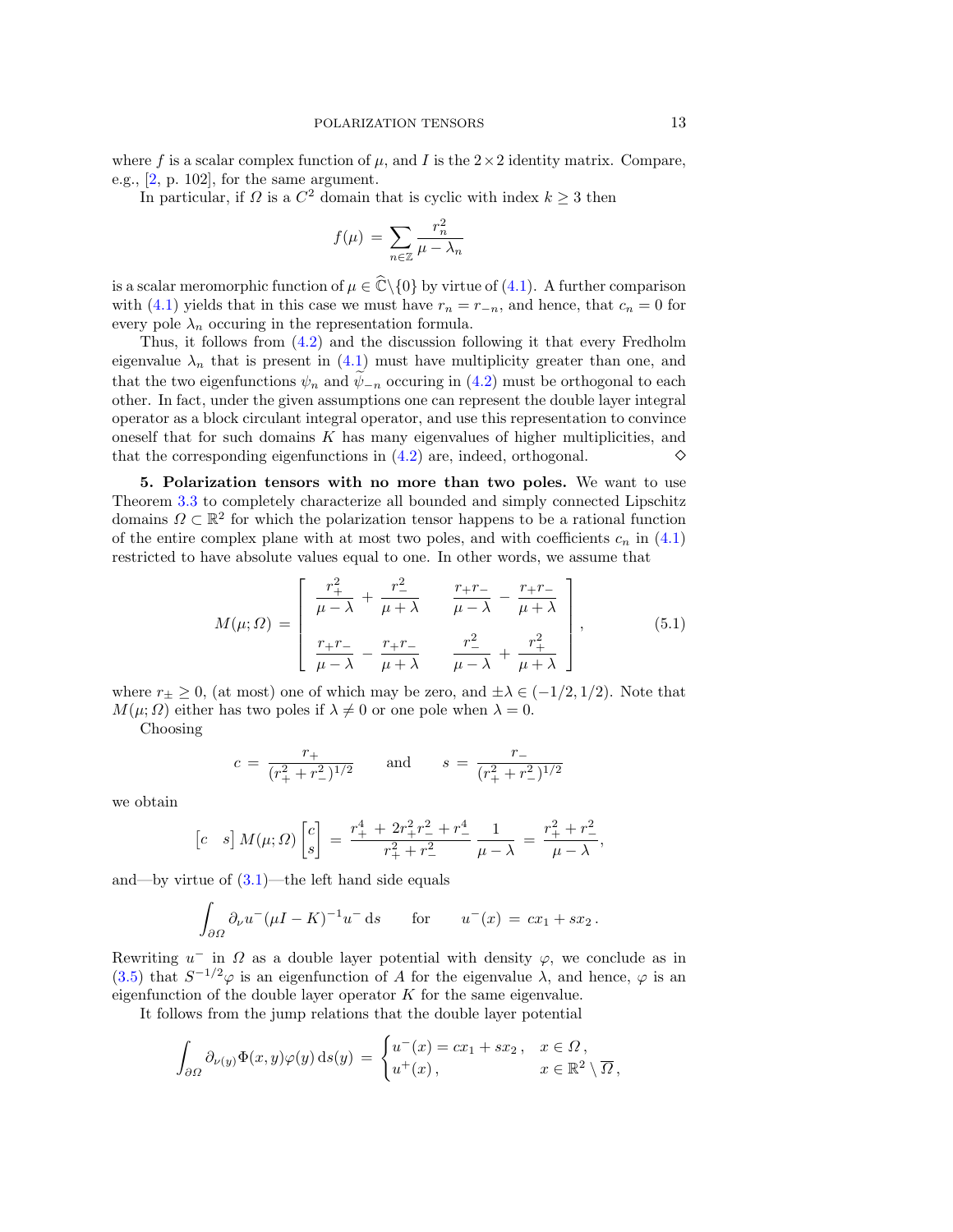satisfies

<span id="page-13-0"></span>
$$
u^+|_{\partial\Omega} = \left(K + \frac{1}{2}I\right)\varphi = \frac{2\lambda + 1}{2}\varphi = \frac{2\lambda + 1}{2\lambda - 1}u^-|_{\partial\Omega}.
$$
 (5.2)

Thus,

$$
\widetilde{u}(x) = \begin{cases} u^-(x), & x \in \Omega, \\ u^+(x) + \frac{2}{1-2\lambda}(cx_1 + sx_2), & x \in \mathbb{R}^2 \setminus \Omega, \end{cases}
$$

solves the transmission problem

$$
\Delta \widetilde{u} = 0 \qquad \text{in } \mathbb{R}^2 \setminus \partial \Omega ,
$$
  
\n
$$
\widetilde{u}|_{\partial \Omega}^+ = \widetilde{u}|_{\partial \Omega}^-, \quad \partial_\nu \widetilde{u}|_{\partial \Omega}^+ = \frac{3 - 2\lambda}{1 - 2\lambda} \partial_\nu \widetilde{u}|_{\partial \Omega}^- \qquad \text{on } \partial \Omega ,
$$
  
\n
$$
\widetilde{u}(x) - \frac{2}{1 - 2\lambda} (cx_1 + sx_2) \longrightarrow 0 \qquad \text{as } |x| \to \infty .
$$

Since the gradient of  $\tilde{u}$  also happens to be constant in  $\Omega$ , it follows from a variant of the strong Eshelby conjecture, which was proved by Ru and Schiavone [\[27\]](#page-18-21) (see also Kang and Milton [\[16\]](#page-18-22), and Liu [\[23\]](#page-18-23)), that  $\Omega$  is an ellipse.

In the following we give a slightly extended version of the proof from [\[27\]](#page-18-21) to show that this ellipse  $\Omega$  is indeed completely determined up to translations by knowing the full polarization tensor for all admittivity contrasts; in fact, due to symmetry and [\(3.10\)](#page-7-3) it is sufficient to know the first column of  $M(\mu; \Omega)$ .

Given  $u^{\pm}$  and  $\varphi$  as above, we consider the restrictions  $v^{\pm}$  of the associated single layer potential v of [\(2.3\)](#page-2-3) to  $\mathbb{R}^2 \setminus \overline{\Omega}$  and  $\Omega$ , respectively, which provide harmonic conjugates of  $u^{\pm}$  with  $v^+(x) \to 0$  for  $|x| \to \infty$ . Accordingly,

$$
v^{-}(x) = cx_{2} - sx_{1} + d, \qquad x \in \Omega,
$$

where  $d \in \mathbb{R}$  is a constant, and hence,  $v^+$  has boundary values

<span id="page-13-1"></span>
$$
v^{+}(x) = v^{-}(x) = cx_{2} - sx_{1} + d, \qquad x \in \partial \Omega.
$$
 (5.3)

By the Riemann mapping theorem there is a unique conformal transformation  $\Psi$ that takes the exterior of the unit disk  $\mathcal{D} \subset \widehat{\mathbb{C}}$  onto  $\widehat{\mathbb{C}} \setminus \overline{\Omega}$ , and satisfies

$$
\Psi(\infty) = \infty, \qquad \gamma = \Psi'(\infty) > 0.
$$

The parameter  $\gamma$  is called the capacity of  $\Omega$ .  $\Psi$  has a Laurent expansion of the form

<span id="page-13-2"></span>
$$
\Psi(\zeta) = \gamma \zeta + \sum_{k=1}^{\infty} a_k \zeta^{-k}, \qquad |\zeta| \ge 1, \tag{5.4}
$$

with coefficients  $a_k \in \mathbb{C}$ ,  $k \in \mathbb{N}$ ; note that we can assume without loss of generality that no zero order term occurs, since the exact position of  $\Omega$  does not enter into the polarization tensor.

Consider now the analytic function

$$
F(z) = u^+(z) + \mathrm{i} v^+(z), \qquad z \in \widehat{\mathbb{C}} \setminus \Omega,
$$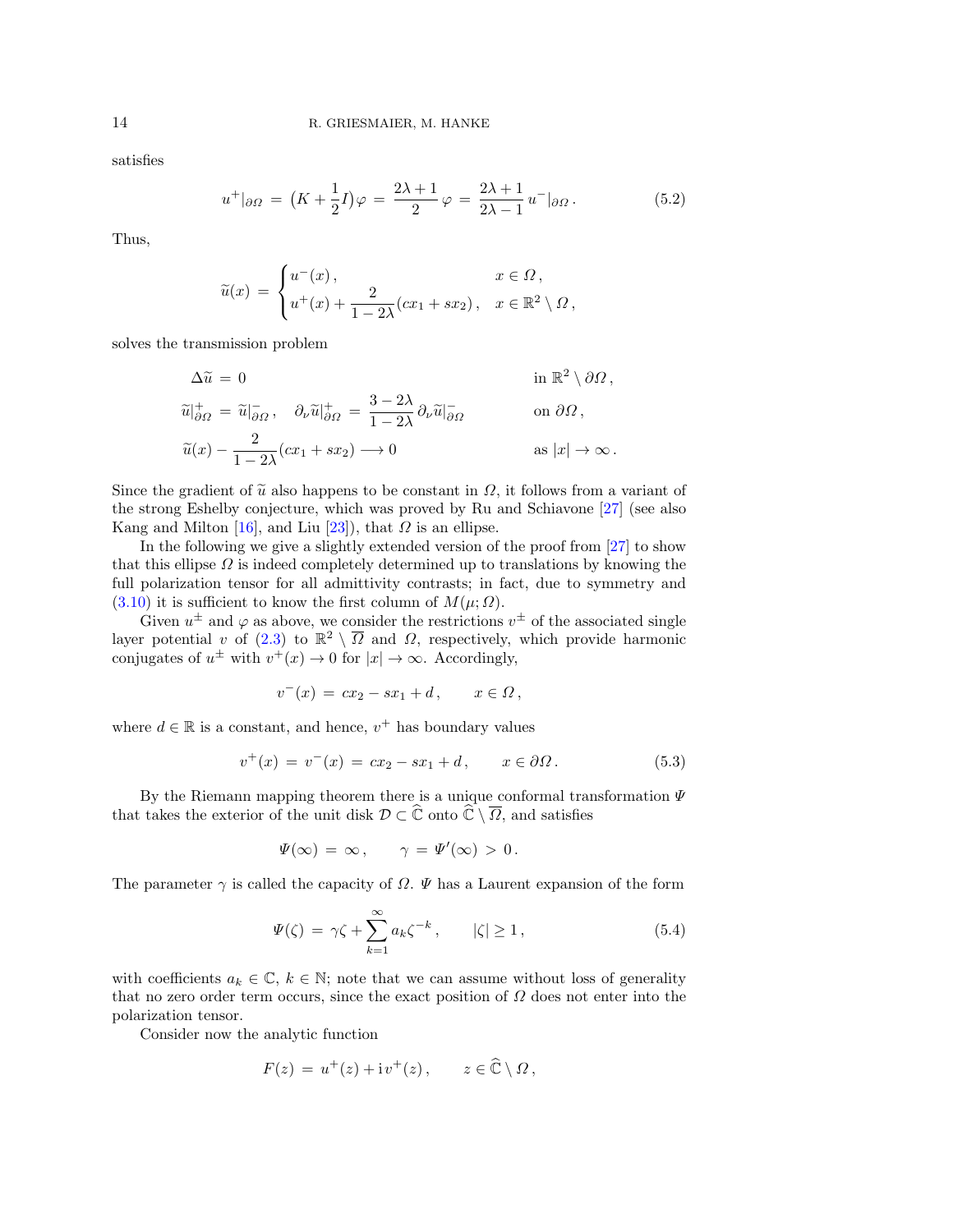which is bounded and satisfies  $F(z) \to 0$  for  $z \to \infty$ . By virtue of [\(5.2\)](#page-13-0) and [\(5.3\)](#page-13-1) its boundary values are

$$
F(z) = -q \operatorname{Re} (e^{-i\phi} z) + i \operatorname{Im} (e^{-i\phi} z) + i d = \frac{1-q}{2} e^{-i\phi} z - \frac{1+q}{2} e^{i\phi} \overline{z} + i d
$$

on  $\partial\Omega$ , where

$$
q = \frac{1+2\lambda}{1-2\lambda} > 0
$$
 and  $e^{i\phi} = c + i s$ .

It follows that  $G = F \circ \Psi$  is a bounded analytic function in  $\widehat{\mathbb{C}} \setminus \mathcal{D}$  with a zero at infinity and limiting values

$$
G(e^{i\theta}) = \frac{1-q}{2} e^{-i\phi} \Psi(e^{i\theta}) - \frac{1+q}{2} e^{i\phi} \overline{\Psi(e^{i\theta})} + id, \qquad 0 \le \theta < 2\pi,
$$

on  $\partial \mathcal{D}$ . Inserting the Laurent series [\(5.4\)](#page-13-2) of  $\Psi$  we obtain

<span id="page-14-0"></span>
$$
G(e^{i\theta}) = -\sum_{k=2}^{\infty} \frac{1+q}{2} e^{i\phi} \overline{a_k} e^{ik\theta} + \left( \frac{1-q}{2} e^{-i\phi} \gamma - \frac{1+q}{2} e^{i\phi} \overline{a_1} \right) e^{i\theta} + id
$$
  
+  $\left( \frac{1-q}{2} e^{-i\phi} a_1 - \frac{1+q}{2} e^{i\phi} \gamma \right) e^{-i\theta} + \sum_{k=2}^{\infty} \frac{1-q}{2} e^{-i\phi} a_k e^{-ik\theta}.$  (5.5)

On the other hand, since  $G: \widehat{\mathbb{C}}\backslash\mathcal{D} \to \mathbb{C}$  is a bounded analytic function with  $G(\infty) = 0$ , its Laurent series has the form

$$
G(\zeta) = \sum_{k=1}^{\infty} b_k \zeta^{-k},
$$

and inserting  $\zeta = e^{i\theta}$  and comparing the result with  $(5.5)$  it follows that

$$
\frac{1+q}{2} e^{i\phi} \overline{a_k} = 0 \quad \text{for all } k \ge 2,
$$

and

$$
\frac{1-q}{2}e^{-\mathrm{i}\phi}\gamma - \frac{1+q}{2}e^{\mathrm{i}\phi}\overline{a_1} = 0.
$$

Since  $q > 0$  this implies that  $a_k = 0$  for all  $k \geq 2$ , and that

$$
a_1\,=\,\frac{1-q}{1+q}e^{{\rm i}2\phi}\gamma\,=\,-2\lambda e^{{\rm i}2\phi}\gamma\,,
$$

i.e.,

$$
\Psi(\zeta) = \gamma e^{\mathrm{i}\phi} \big( (e^{-\mathrm{i}\phi}\zeta) - 2\lambda (e^{-\mathrm{i}\phi}\zeta)^{-1} \big) \, .
$$

This shows that  $\Psi$  is a Joukowski transformation which takes the unit circle onto an ellipse with eccentricity max ${q, 1/q}$  (resp. a disk, when  $\lambda = 0$ ) centered at the origin, whose axes have polar angles  $\phi$  and  $\phi + \pi/2$ . Hence,  $\Omega$  is the interior of this ellipse, the volume of which is  $|\Omega| = r_+^2 + r_-^2$  by virtue of [\(3.15\)](#page-9-0).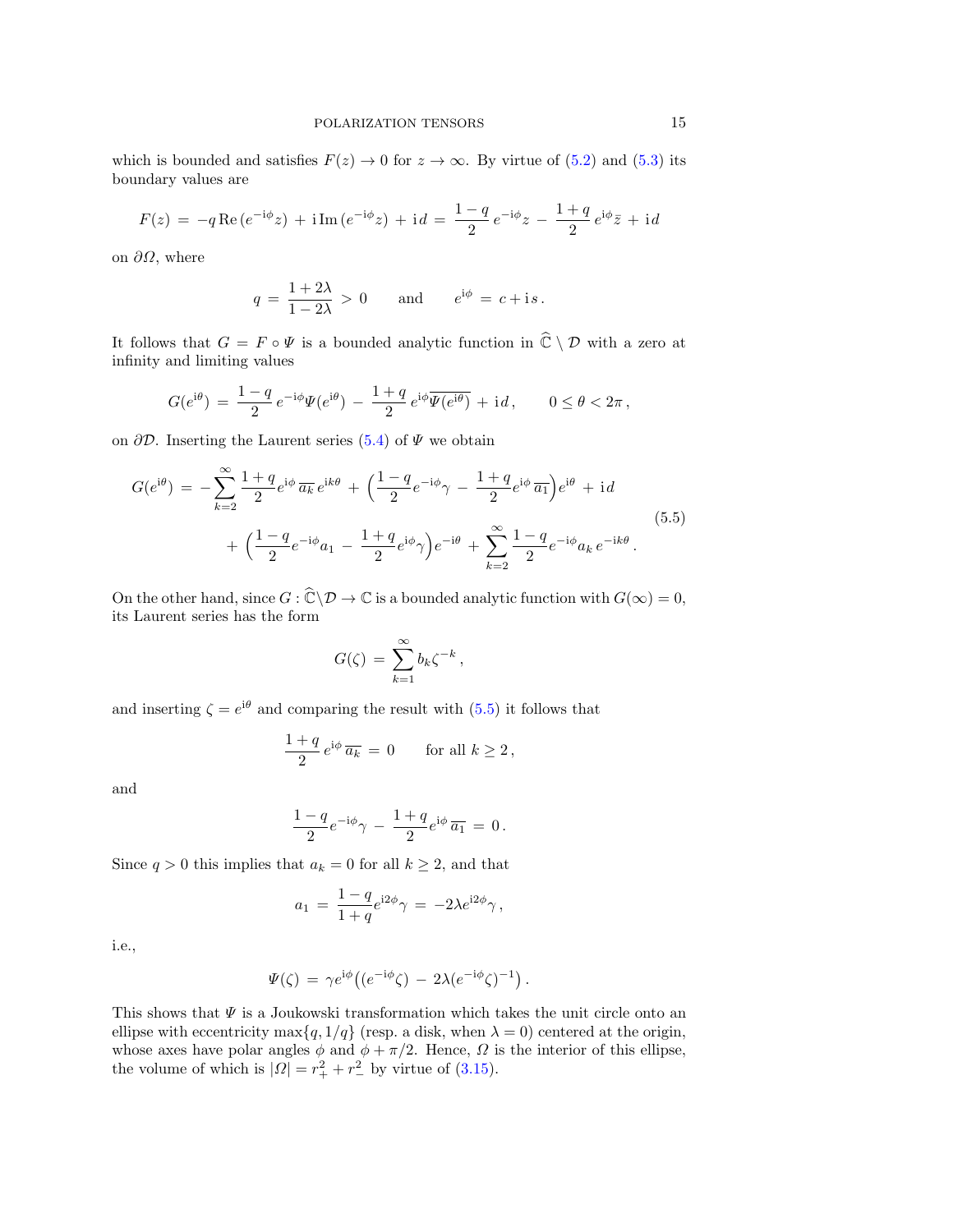We summarize our findings in the following theorem.

THEOREM 5.1. If  $M(\mu; \Omega)$  is given by [\(5.1\)](#page-12-1) then  $\Omega$  is an ellipse whose half axes of lengths

$$
a = \frac{(r_+^2 + r_-^2)^{1/2}}{\sqrt{\pi}} \left(\frac{1 - 2\lambda}{1 + 2\lambda}\right)^{1/2} \quad and \quad b = \frac{(r_+^2 + r_-^2)^{1/2}}{\sqrt{\pi}} \left(\frac{1 + 2\lambda}{1 - 2\lambda}\right)^{1/2}
$$

make angles  $\phi = \arctan(r_-/r_+)$  and  $\phi + \pi/2$  to the horizontal axis, respectively.

REMARK 5.2. In the literature (e.g., in  $[2,$  Sect. 4.11.1]) the polarization tensor of an unknown domain  $\Omega$  for a fixed admittivity contrast  $\mu$  is sometimes used to determine a so-called *equivalent ellipse*  $\mathcal E$  that shares this particular polarization tensor. It follows from the above derivation that this ellipse, in fact, changes with  $\mu$ —unless  $\Omega$  is an ellipse, in which case  $\Omega = \mathcal{E}$ .

For, if the "equivalent ellipse" would not change with  $\mu$ , (say, taken from a countable set  $\{\mu_k\}$  that clusters somewhere in  $\mathbb{C} \setminus (-1/2, 1/2)$  then the polarization tensors of  $\mathcal E$  and  $\Omega$  would coincide for these arguments and by the uniqueness theorem for analytic functions the polarization tensor of  $\Omega$  would be of the same form [\(5.1\)](#page-12-1) as the one of  $\mathcal{E}$ . As we have proved, this implies  $\Omega = \mathcal{E}$ .

Remark 5.3. Given the result of this section one might ask oneself whether the knowledge of the polarization tensor  $M(\mu; \Omega)$  as a function of the admittivity contrast suffices to determine the shape of a general simply connected and bounded Lipschitz domain  $\Omega$ . In fact, the best possible result to expect is that this information determines  $\Omega$  up to reflections, because  $M(\mu; -\Omega) = M(\mu; \Omega)$  by virtue of [\(3.2\)](#page-5-2).

In this context the authors of [\[1\]](#page-18-15) numerically optimize the shape of a target domain to fit the eigenvalues of the corresponding double layer operator  $K$  to the poles of a given polarization tensor. Since these poles only constitute a subset of the eigenvalues of K, in general (see the ellipse as an example), this can be a very underdetermined problem to solve. Moreover, Schiffer  $[29]$  has proved that the eigenvalues of K are invariant under Möbius transformations of  $\partial\Omega$ ; therefore knowledge of the poles alone does not suffice to completely determine  $\Omega$ .

<span id="page-15-1"></span><span id="page-15-0"></span>6. The isoperimetric inequalities. In this section we revisit (in two space dimensions) the so-called isoperimetric inequalities, also known as Hashin-Shtrikman bounds,

$$
\frac{2}{|\mu|} |\Omega| \le |\operatorname{Tr}(M(\mu; \Omega))| < \frac{8|\mu|}{4\mu^2 - 1} |\Omega| \,, \tag{6.1a}
$$

<span id="page-15-4"></span><span id="page-15-3"></span>
$$
\left| \text{Tr}\big(M(\mu;\Omega)^{-1}\big) \right| \le \frac{2|\mu|}{|\Omega|},\tag{6.1b}
$$

valid for  $\mu \in \mathbb{R} \setminus (-1/2, 1/2)$ . We refer to [\[2\]](#page-18-1) and [\[25\]](#page-18-17) for the background of these inequalities, and for variational proofs of them (see also  $[3, 8, 19, 22]$  $[3, 8, 19, 22]$  $[3, 8, 19, 22]$  $[3, 8, 19, 22]$  $[3, 8, 19, 22]$  $[3, 8, 19, 22]$  $[3, 8, 19, 22]$ ). In the sequel we will provide a proof of these inequalities on the grounds of Theorem [3.3,](#page-8-0) and discuss the equality signs in [\(6.1\)](#page-15-1). As in Theorem [3.3,](#page-8-0) the only assumption on  $\Omega$  is to be a simply connected Lipschitz domain.

We start from the representations [\(3.5\)](#page-6-0) and [\(3.10\)](#page-7-3) of the diagonal elements of the polarization tensor, and first note that

<span id="page-15-2"></span>
$$
\int_{-\infty}^{\infty} d\alpha_{\lambda} = |\Omega| \tag{6.2}
$$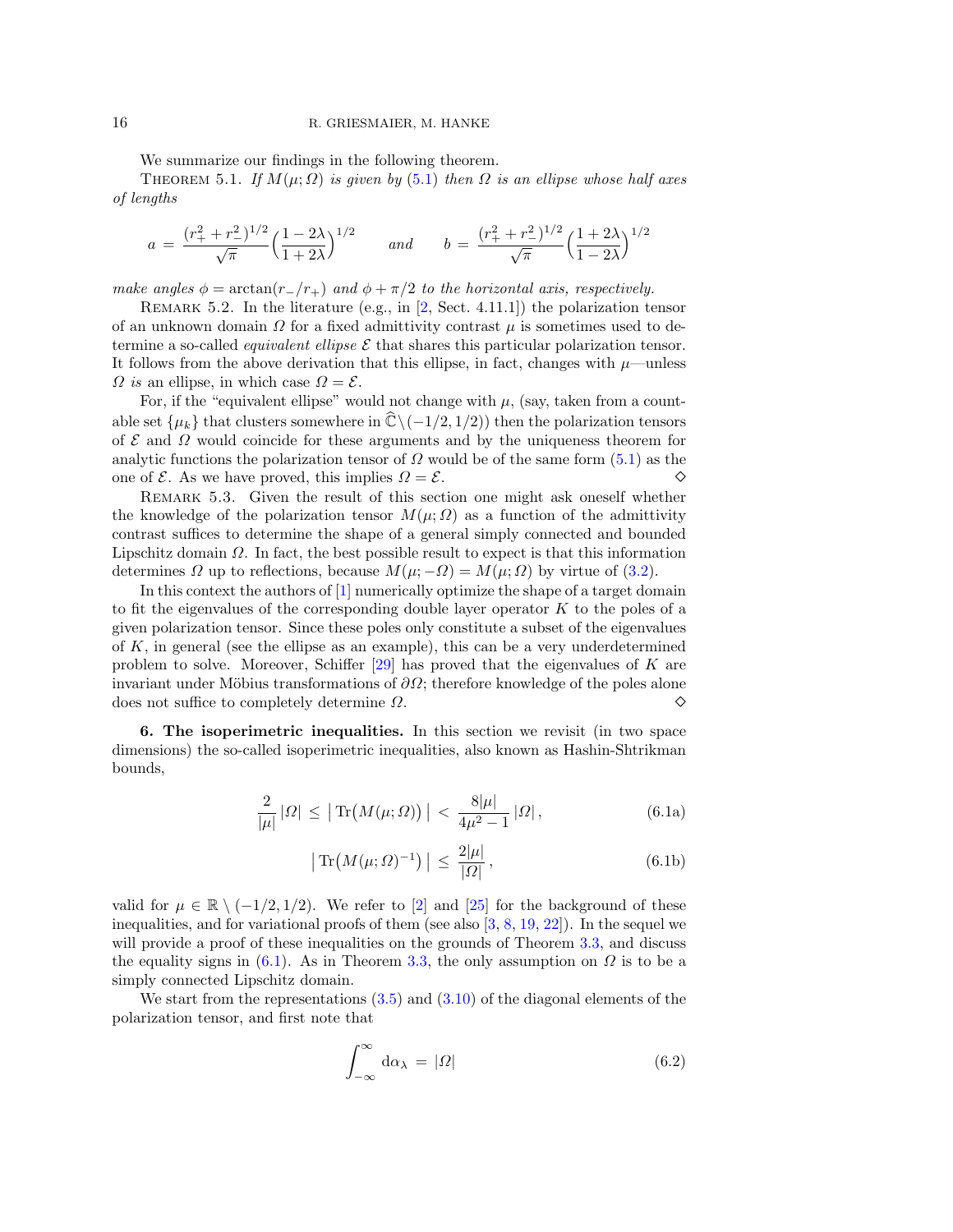by virtue of  $(3.15)$ . From  $(3.5)$  and  $(3.10)$  we further conclude that the trace of  $M(\mu; \Omega)$  is given by

$$
\text{Tr}\big(M(\mu;\Omega)\big) \,=\, \int_{-\infty}^\infty \frac{2\mu}{\mu^2-\lambda^2}\,\mathrm{d}\alpha_\lambda\,.
$$

Since  $\alpha \ll \alpha^{\text{symm}}$  (cf. [\(3.14\)](#page-8-1)), and since the support of  $\alpha^{\text{symm}}$  is contained in  $(-1/2, 1/2)$  by virtue of Theorem [3.3,](#page-8-0) it follows that

$$
\frac{2}{|\mu|} \int_{-\infty}^{\infty} d\alpha_{\lambda} \leq |\operatorname{Tr}(M(\mu; \Omega))| < \frac{2|\mu|}{\mu^2 - 1/4} \int_{-\infty}^{\infty} d\alpha_{\lambda}
$$

for every  $\mu \geq 1/2$ , and the same argument applies to values of  $\mu$  less or equal than  $-1/2$ . Making use of [\(6.2\)](#page-15-2) we thus obtain the first isoperimetric inequality [\(6.1a\)](#page-15-3).

The above derivation reveals that the lower bound in  $(6.1a)$  is attained for any value of  $\mu$  with  $|\mu| \geq 1/2$ , if and only if  $\alpha$  is supported in the origin, that is, if  $M(\mu; \Omega)$ is a rational function with a simple pole at  $\lambda = 0$ . As we have discussed in Section [5,](#page-12-0) this is the case, if and only if  $\Omega$  is a disk; this is known as a conjecture of Pólya and Szegő. In contrast, the upper bound is never attained: that the upper bound cannot be attained by domains  $\Omega$  with a certain "thickness" has been shown by Capdeboscq and Kang [\[6\]](#page-18-24).

Concerning the trace of  $M(\mu_*, \Omega)^{-1}$  for a given  $\mu_* \in \mathbb{R} \setminus (-1/2, 1/2)$ , we first rotate the coordinate system in such a way that the orthogonal eigenbasis of (the real symmetric matrix)  $M(\mu_*, \Omega)$  is parallel to the two coordinate axes. This means that the off-diagonal entries of the polarization tensor (in the rotated coordinate system) have a root at  $\mu = \mu_*$ , and hence,

$$
\text{Tr}\big(M(\mu_*; \Omega)^{-1}\big) \,=\, \frac{1}{f_+(\mu_*)}\,+\,\frac{1}{f_-(\mu_*)}\,,
$$

where

$$
f_{\pm}(\mu) = \int_{-\infty}^{\infty} \frac{1}{\mu \pm \lambda} \, \mathrm{d}\alpha_{\lambda}
$$

are the diagonal entries  $(3.5)$  and  $(3.10)$  of the polarization tensor in the rotated coordinates. Straightforward differentiation reveals that  $(1/f_{\pm})'(\mu) > 0$  for  $\mu \geq 1/2$ and

$$
\left(\frac{1}{f_{\pm}}\right)^{\prime\prime}(\mu) = 2\left(\int_{-\infty}^{\infty} \frac{1}{\mu \pm \lambda} d\alpha_{\lambda}\right)^{-3}.
$$

$$
\left\{\left(\int_{-\infty}^{\infty} \frac{1}{(\mu \pm \lambda)^2} d\alpha_{\lambda}\right)^2 - \int_{-\infty}^{\infty} \frac{1}{(\mu \pm \lambda)^3} d\alpha_{\lambda}\int_{-\infty}^{\infty} \frac{1}{\mu \pm \lambda} d\alpha_{\lambda}\right\},\right.
$$

where the term in curled braces on the right is nonpositive by virtue of the Cauchy-Schwarz inequality; to be more precise, the second derivative is strictly negative, unless the measure  $\alpha$  is concentrated on one single point in the interval  $(-1/2, 1/2)$ .

It follows that

$$
g(\mu) = \frac{1}{f_+(\mu)} + \frac{1}{f_-(\mu)}
$$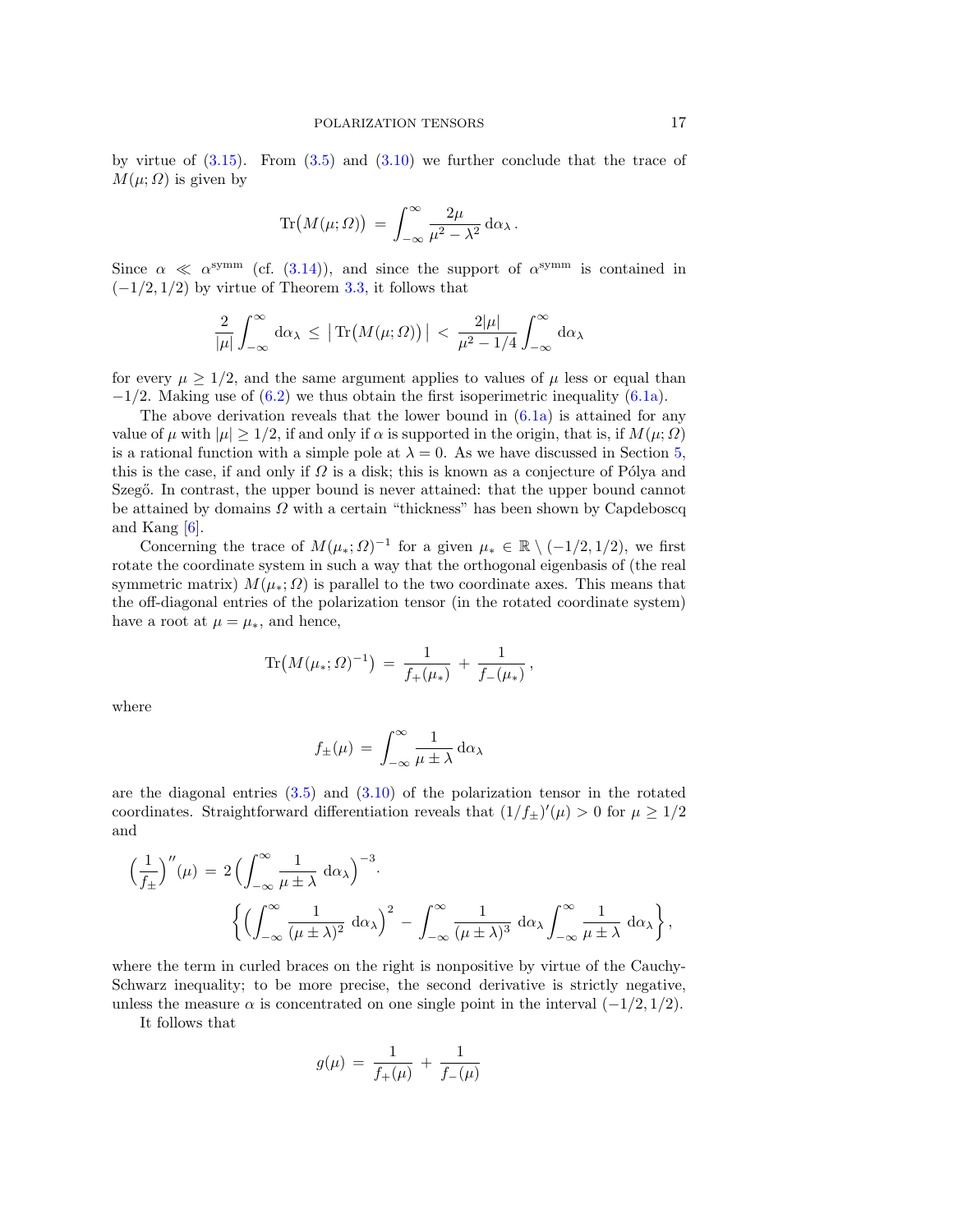is concave for  $\mu \geq 1/2$ . Moreover, in view of [\(6.2\)](#page-15-2) there holds

$$
\frac{1}{f_{\pm}(\mu)} = \frac{\mu}{|\Omega|} \pm \frac{1}{|\Omega|^2} \int_{-\infty}^{\infty} \lambda \, d\alpha_{\lambda} + O(\mu^{-1}), \qquad \mu \to \infty,
$$

and hence,

$$
g(\mu) = \frac{2\mu}{|\Omega|} + O(\mu^{-1}), \qquad \mu \to \infty.
$$

Since  $q$  is concave this implies that

<span id="page-17-0"></span>
$$
g(\mu) \le \frac{2\mu}{|\Omega|} \qquad \text{for all } \mu \ge 1/2, \tag{6.3}
$$

with equality for any single value of  $\mu$ , if and only if  $\alpha$  is concentrated on a single point  $\lambda \in (-1/2, 1/2)$ . If this happens to be the case then the polarization tensor has the representation

$$
M(\mu; \Omega) = \begin{bmatrix} \frac{r^2}{\mu - \lambda} & 0 \\ 0 & \frac{r^2}{\mu + \lambda} \end{bmatrix} \quad \text{for all } \mu \in \mathbb{C}
$$

in the rotated coordinate system, and hence,  $\Omega$  is an ellipse (or a circle, when  $\lambda = 0$ ), as we have seen in Section  $5.$  Note that  $(6.3)$  immediately implies that

$$
|g(\mu)| \, \leq \, \frac{2|\mu|}{|\Omega|} \qquad \text{for all } \mu \in \mathbb{R} \setminus (-1/2, 1/2) \, ,
$$

because  $f_+(-\mu) = -f_-(\mu)$  for every  $\mu \in \mathbb{C}$  (cf. [\(3.10\)](#page-7-3)).

We thus have established the other isoperimetric inequality  $(6.1b)$ , and have shown that equality holds for any value of  $\mu \in \mathbb{R} \setminus (-1/2, 1/2)$ , if and only if  $\Omega$ is an ellipse; the latter was proved first by Kang and Milton [\[15,](#page-18-25) [16\]](#page-18-22).

7. Concluding remarks. We have derived an analytic representation of polarization tensors as function of the admittivity contrast in terms of the spectral decomposition of the double layer integral operator associated with the underlying domain. Since our arguments rely on complex analysis and layer potential techniques, a generalization of this result to three-dimensional objects or more complicated nonconstant conductivity inhomogeneities (see, e.g., Capdeboscq and Vogelius [\[7\]](#page-18-26)) is not straightforward.

We have considered two applications of this analytic representation, namely (i) an elementary proof of the Hashin-Shtrikman bounds for the trace of polarization tensors and their inverses in terms of the area of the associated domain, and (ii) we have established a one-to-one correspondence between ellipses and certain polarization tensors with at most two poles as a function of the admittivity contrast. It remains an open problem to what extent the shape of a general planar simply connected and bounded Lipschitz domain is determined by the polarization tensor as a function of the admittivity contrast.

Finally we note that the results of this work have further been utilized in [\[12\]](#page-18-9) to analyze a multi-frequency MUSIC-type method for electrical impedance tomography.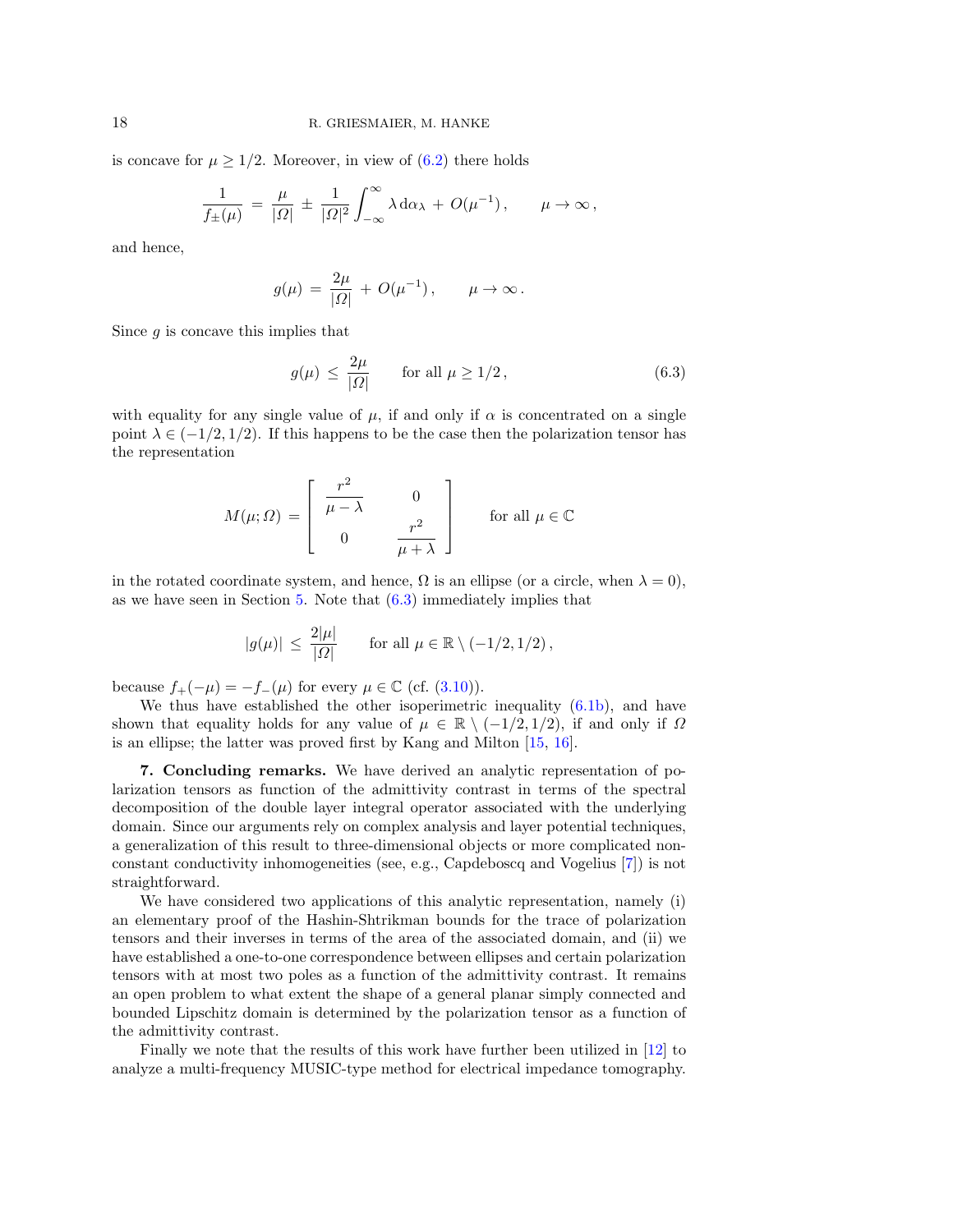#### POLARIZATION TENSORS 19

Acknowledgements. We like to thank Grame W. Milton (University of Utah) for pointing out to us relevant literature from the theory of composite materials.

## REFERENCES

- <span id="page-18-15"></span>[1] H. AMMARI, Y.T. CHOW, K. LIU, AND J. ZOU, Optimal shape design by partial spectral data, Preprint, arXiv:1310.6098v1 [math.OC] (2013).
- <span id="page-18-1"></span>[2] H. Ammari and H. Kang, Polarization and Moment Tensors with Applications to Inverse Problems and Effective Medium Theory, Springer, New York, 2007.
- <span id="page-18-6"></span>[3] A.Y. BELYAEV AND S.M. KOZLOW, Hierarchical structures and estimates for homogenized coefficients, Russian J. Math. Phys. 1 (1993), pp. 5–18.
- <span id="page-18-16"></span>[4] D.J. BERGMAN, The dielectric constant of a composite material—a problem in classical physics, Phys. Rep. 43 (1987), pp. 377–407
- <span id="page-18-0"></span>[5] M. BRÜHL, M. HANKE, AND M.S. VOGELIUS, A direct impedance tomography algorithm for locating small inhomogeneities, Numer. Math. 93 (2003), pp. 635–654.
- <span id="page-18-24"></span>[6] Y. CAPDEBOSCQ AND H. KANG, Improved bounds on the polarization tensor of thick domains, in Inverse Problems, Multi-Scale Analysis, and Effective Medium Theory, H. Ammari and H. Kang, eds., Contemp. Math., Amer. Math. Soc., Providence, RI, 2006, pp. 69–74.
- <span id="page-18-26"></span>[7] Y. Capdeboscq and M.S. Vogelius, A general representation formula for boundary voltage perturbations caused by internal conductivity inhomogeneities of low volume fraction, M2AN Math. Model. Numer. Anal. 37 (2003), pp. 159–173.
- <span id="page-18-8"></span>[8] Y. CAPDEBOSCQ AND M.S. VOGELIUS, Pointwise polarization tensor bounds, and applications to voltage perturbations caused by thin inhomogeneities, Asymptot. Anal. 50 (2006), pp. 175– 204.
- <span id="page-18-2"></span>[9] D.J. CEDIO-FENGYA, S. MOSKOW, AND M.S. VOGELIUS, Identification of conductivity imperfections of small diameter by boundary measurements. Continuous dependence and computational reconstruction, Inverse Problems 14 (2001), pp. 553–595.
- <span id="page-18-19"></span>[10] L.C. Evans and R.F. Gariepy, Measure Theory and Fine Properties of Functions, CRC Press, Boca Raton, 1992.
- <span id="page-18-4"></span>[11] K. GOLDEN AND G. PAPANICOLAOU, Bounds for effective parameters of heterogeneous media by analytic continuation, Comm. Math. Phys. 90 (1983), pp. 473–491.
- <span id="page-18-9"></span>[12] R. Griesmaier and M. Hanke, Multifrequency impedance imaging with multiple signal classification, SIAM J. Imaging Sci. 8 (2015), pp. 939–967.
- <span id="page-18-3"></span>[13] Z. HASHIN AND S-A. SHTRIKMAN, A variational approach to the theory of the elastic behaviour of multiphase materials, J. Mech. Phys. Solids 11 (1963), pp. 127–140.
- <span id="page-18-13"></span>[14] J. HELSING AND K-M. PERFEKT, On the polarizability and capacitance of the cube, Appl. Comput. Harmonic Anal. 34 (2013), pp. 445–468.
- <span id="page-18-25"></span>[15] H. KANG AND G.W. MILTON, On conjectures of Polya-Szegő and Eshelby, in *Inverse Prob*lems, Multi-Scale Analysis, and Effective Medium Theory, H. Ammari and H. Kang, eds., Contemp. Math., Amer. Math. Soc., Providence, RI, 2006, pp. 75–79.
- <span id="page-18-22"></span>[16] H. KANG AND G.W. MILTON, Solutions to the Pólya-Szegő conjecture and the weak Eshelby conjecture, Arch. Ration. Mech. Anal. 188 (2008), pp. 93–116.
- <span id="page-18-18"></span>[17] J.B. KELLER, A theorem on the conductivity of a composite medium, J. Math. Phys. 5 (1964), pp. 548–549.
- <span id="page-18-12"></span>[18] D. KHAVINSON, M. PUTINAR, AND H.S. SHAPIRO, Poincaré's variational problem in potential theory, Arch. Ration. Mech. Anal. 185 (2007), pp. 143–184.
- <span id="page-18-5"></span>[19] R.V. KOHN AND G.W. MILTON, On bounding the effective conductivity of anisotropic composites, in Homogenization and Effective Moduli of Materials and Media, J.L. Ericksen, D. Kinderlehrer, R.V. Kohn, and J.-L. Lions, eds., Springer, New York, 1986, pp. 97–125.
- <span id="page-18-20"></span>[20] R. Kress, Linear Integral Equations, 3rd ed., Springer, New York, 2014.
- <span id="page-18-14"></span>[21] N.S. LANDKOF, Foundations of Modern Potential Theory, Springer, Berlin, 1972.
- <span id="page-18-7"></span>[22] R. Lipton, Inequalities for electric and elastic polarization tensors with applications to random composites, J. Mech. Phys. Solids 41 (1993), pp. 809–833.
- <span id="page-18-23"></span>[23] L.P. Liu, Solutions to the Eshelby conjectures, Proc. Roy. Soc. London Ser. A 464 (2008), pp. 573–594.
- <span id="page-18-10"></span>[24] W. McLean, Strongly Elliptic Systems and Boundary Integral Equations, Cambridge University Press, Cambridge, 2000.
- <span id="page-18-17"></span>[25] G.W. MILTON, The Theory of Composites, Cambridge University Press, Cambridge, 2002.
- <span id="page-18-11"></span>[26] J. Plemelj, Potentialtheoretische Untersuchungen, B.G. Teubner, Leipzig, 1911.
- <span id="page-18-21"></span>[27] C.Q. RU AND P. SCHIAVONE, On the elliptic inclusion in anti-plane shear, Math. Mech. Solids 1 (1996), pp. 327–333.